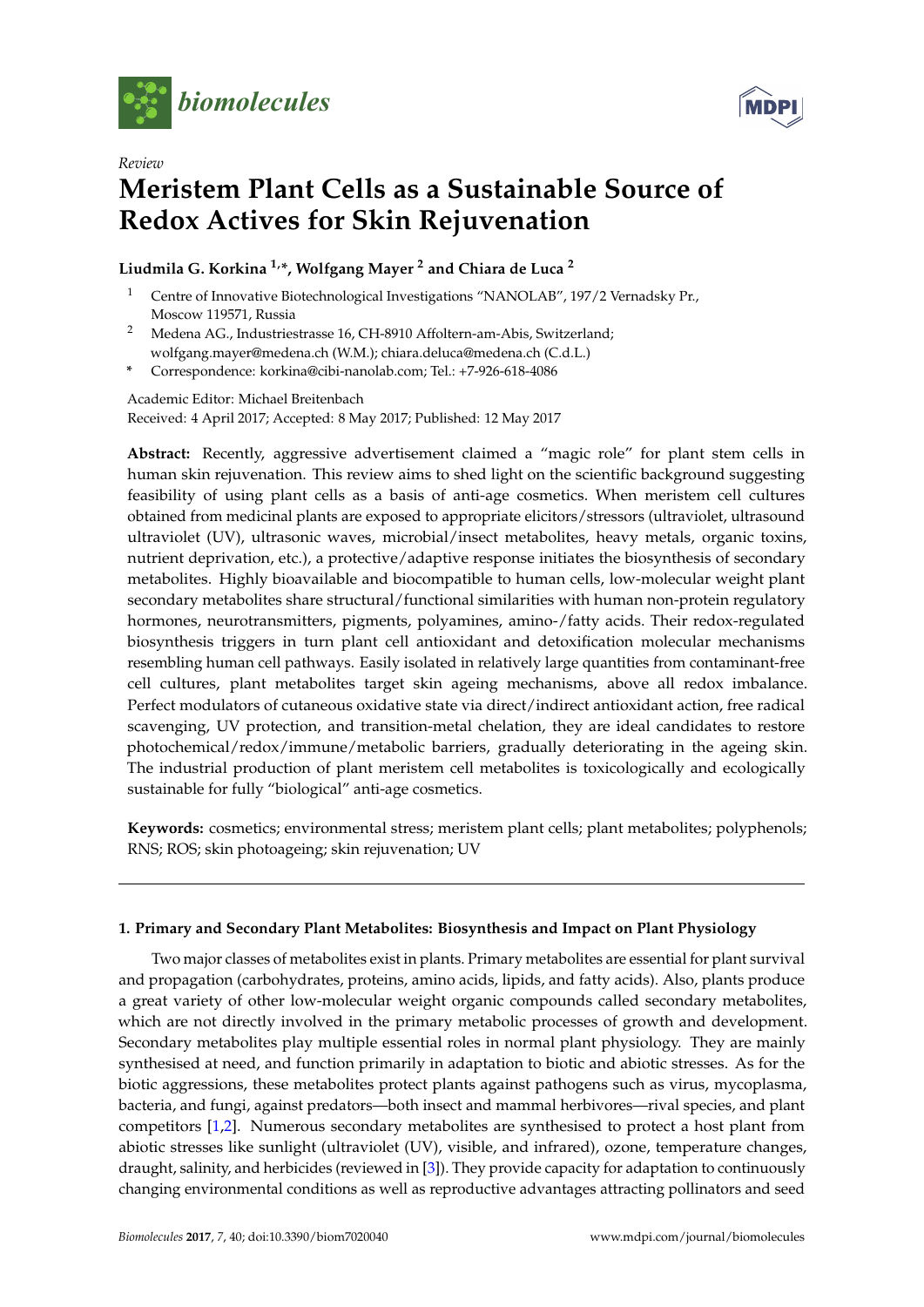dispersers, they serve as signalling molecules and hormones, and guarantee competitive benefits by the poisoning of rival species  $[4]$ .

Secondary metabolites are derived from primary metabolites, first of all the amino acid phenylalanine, carbohydrates, and lipids, through methylation, hydroxylation, and glycosylation reactions. Up-to-date, several thousands of different secondary molecules have been identified in plants. By chemical structure, plant-derived secondary metabolites belong to three major classes: the terpens (isoprenoids, terpenoids), the phenylpropanoids and their "off-springs" polyphenols (flavonoids, tannins, glycosides, lignans, etc.), and the nitrogen-containing molecules (alkaloids and heterocyclic aromatics) [\[5\]](#page-14-2).

The biosynthesis of plant polyphenols (flavonoids, isoflavonoids, coumarines, curcuminoids, and lignans) shares a common initial step—the deamination of phenylalanine to cinnamic acid, which is catalysed by phenylalanine ammonia lyase (PAL, Enzyme Catalogue 4-3.1-5), a family function (salycidic acid) in the metal of enzymes responsive to different developmental and environmental stimuli. Several exogenous factors are known to affect PAL expression and activity, such as intense light, UV, ultrasonic (US) and gamma-ray irradiation, wounding, infections, heavy metals, and organic toxins [\[3\]](#page-14-0). Branch pathways lead to the synthesis of compounds with diverse defensive functions in plants, such as cell wall strengthening to prevent pathogen penetration (polyphenol polymers), wound repair (lignins and suberins), antimicrobial activity (furanocoumarins, pterocarpans, and phytoalexins), and alarm function (salycilic acid) [\[6\]](#page-14-3). Definite plant phenolics, for example scopoletin, quercetin, etc. are often converted by phenol oxidases and peroxidases into more reactive species to kill pathogens and eliminate photo-toxins [\[7](#page-14-4)[,8\]](#page-14-5). The group of active plant metabolites could be considered as a primitive "innate immune system", exerting either direct antimicrobial activity or providing chemotactic signals to both pathogenic and symbiotic microorganisms  $[8,9]$  $[8,9]$ .  $\alpha$  gammung maandon, wounding, meedons, neavy meass, and organic toxins [0]. Dan

<span id="page-1-0"></span>

**Figure 1.** The **s**uper‐family of plant secondary metabolites of actual and potential use in anti‐age **Figure 1.** The super-family of plant secondary metabolites of actual and potential use in anti-age cosmetics. The parent molecule shikimic acid is transformed into phenylalanine. Inducible by a cosmetics. The parent molecule shikimic acid is transformed into phenylalanine. Inducible by a variety of biotic and abiotic stresses, the enzyme phenylalanine ammonia liase (PAL) is a key enzyme for polyphenol biosynthesis, having and cinnamic acid is the first product. Then, upon the action of different enzymes, such as oxidases, peroxidases, transferases, synthase, etc., numerous "off-springs" of the parent molecules are formed. DC: decarboxylase; GluT: glutamyl transferase; GlyT: glycosyl transferase; CS: coumarin synthase; SS: stilbene synthase; ChS: chalcon synthase; PPx: phenol peroxidases.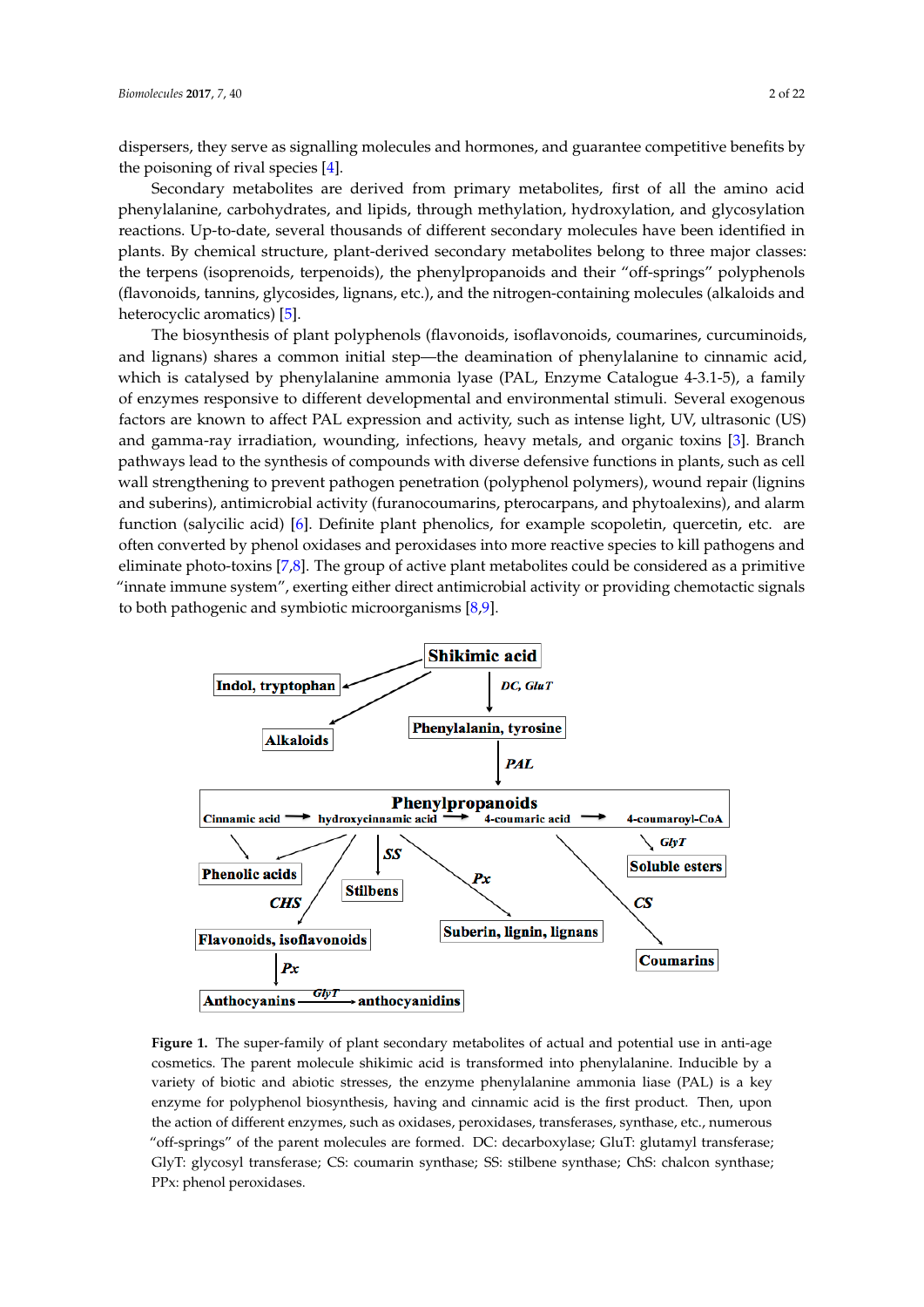Plant secondary metabolites are among the most common biologically active components of food, spices, aromas, fragrances, propolis, wines, essential oils, beer, and of traditional medicine. Taking into account their numerous roles in plant physiology, these compounds have attracted great interest in the last decades, especially for medicinal use as natural antioxidants, UV screens, anticancer, chemo-preventive, anti-virus, anti-inflammatory, wound healing, and antibacterial agents [\[2,](#page-13-1)[4,](#page-14-1)[5,](#page-14-2)[10\]](#page-14-7). Great interest in both natural and synthetic derivatives of plant metabolites has been recently shown by cosmetic and perfume industries. The classes of plant-derived polyphenols with a potential for cosmetic industries are shown in Figure [1.](#page-1-0)

### **2. Mechanisms of Secondary Plant Metabolites Interaction with Human Cells**

All primary molecular targets of plant secondary metabolites in the human body may be specific or nonspecific. Usually, specific targets are the active sites of enzymes, the binding sites of receptors, or transcriptional factors. Due to the high binding affinity, plant-derived metabolites are able to compete with endogenous ligands, thus inhibiting or inducing the corresponding metabolic or signal transduction pathways. For example, some plant metabolites are chemically similar to phenols which are biologically active in humans, such as L-tyrosine, adrenalin, noradrenalin, L-3,4-dihydroxyphenylalanine (L-DOPA), thyroxin, and estrogens. They could either compete with or mimic these molecules in the metabolic and/or signal transduction pathways, affecting significantly the functions exerted by these amino acids, hormones or neurotransmitters. It is demonstrated that plants can biosynthesise secondary metabolites such as indoleamines, melatonin, and serotonin [\[11](#page-14-8)[–14\]](#page-14-9), the polyamines putrescine, spermin, and spermidine [\[15\]](#page-14-10), and L-DOPA [\[3\]](#page-14-0), all of which are well known for their essential functions in human organism. The regulatory functions in development and senescence [\[15\]](#page-14-10), as well as the protective and adaptive roles of these secondary metabolites for plant cells exposed to cold, light of different intensity and spectrum, water and soil pollutants, nutrient deficit, etc., have been extensively evaluated [\[3,](#page-14-0)[14\]](#page-14-9).

A variety of biological effects of secondary metabolites are carried out through the non-specific interaction with various targets, from proteins to small molecules and ions. In this sense, the widest attention has been devoted to the inhibition of free radical-driven reactions in biological systems by low-molecular weight plant molecules, through either chain-breaking or free radical scavenging, or/and transition-metal chelating mechanisms (direct antioxidant action), as widely published elsewhere.

Recently, the essential role of secondary plant metabolites in the induction or suppression of gene expression in human cells has been recognised. Being mainly polycyclic aromatic molecules, these metabolites stimulate human genes responsible for their detoxification/metabolism (phase I and II metabolic enzymes) and their fast excretion from the organism. Furthermore, the genes encoding enzymes detoxifying active oxygen and nitrogen species, such as Mn-superoxide dismutase, catalase, and glutathione-metabolising enzymes, are activated as well, because these potentially toxic species are formed in the course of the metabolic transformation of plant-derived molecules. This mechanism is a basis for a long-lasting and efficient indirect antioxidant action of plant metabolites. The molecular pathways underlying the expression of detoxifying and antioxidant genes have been intensely investigated during the last decade. In accord with a current concept [\[16–](#page-14-11)[19\]](#page-14-12), the very first sensor of secondary plant metabolites in human cells is the aryl hydrocarbon receptor (AhR), which activates the downstream genes of cytochrome P450 superfamily, phase I bio-transforming enzymes, which in turn hydroxylate polyaromatic molecules to more water-soluble metabolites. These metabolites become substrates for the phase II conjugating enzymes, such as glutathione-S-transferases (GSTs), UDP-glucoronyl transferases (UGTs), catechol-*O*-methyl transferase (COMT), N-acetyl-transferases (NATs) and others. The metabolites conjugated with sulfhydryl, acetyl, methyl, and other groups are then easily excreted from the body.

The transcriptional response to secondary plant metabolites in human cells is typically mediated by the cis-acting antioxidant response element (ARE), found in the promoter of the encoding genes for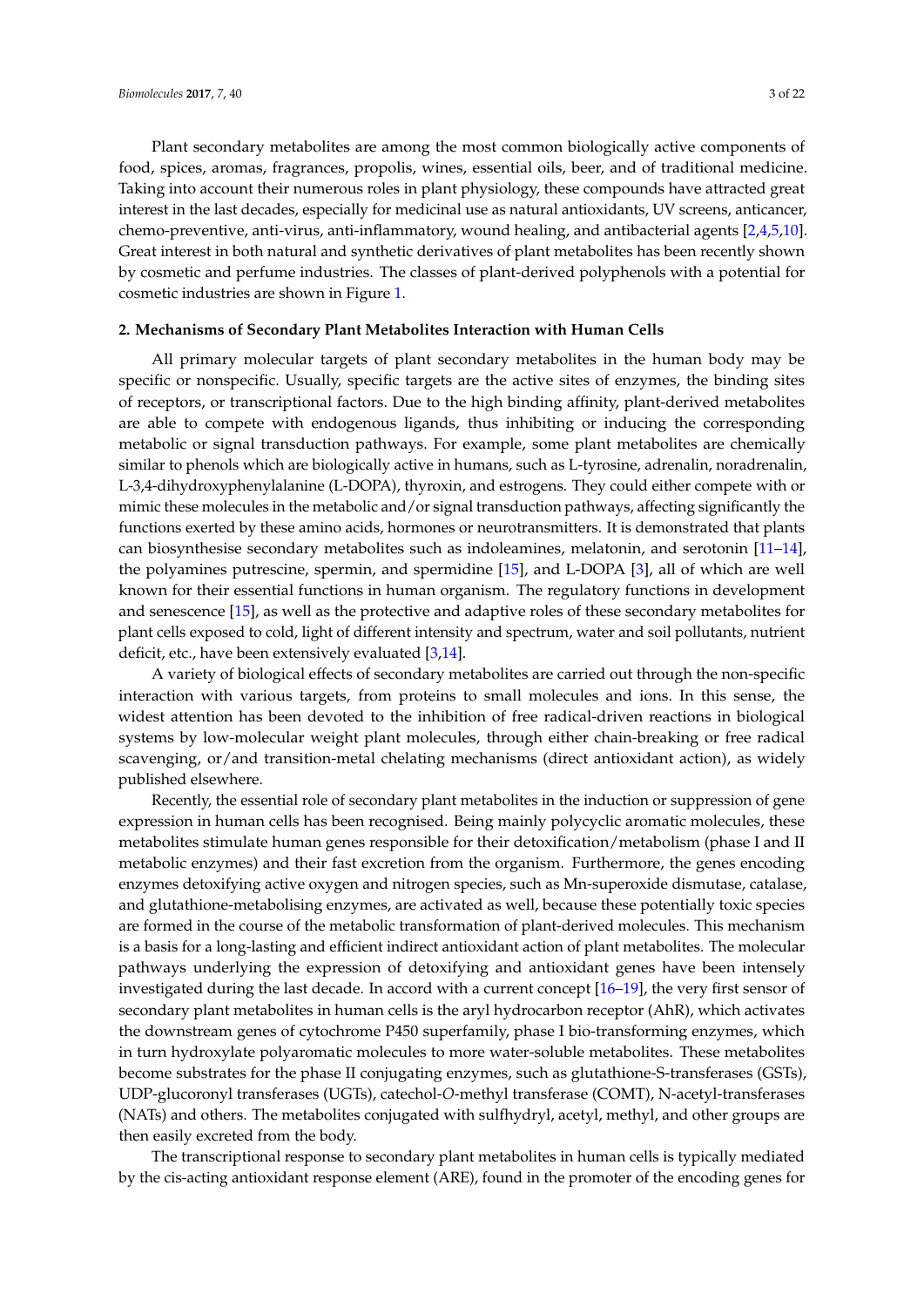diverse products such as several GSTs, metalloproteinases, NADPH: quinone oxidoreductase 1, UGTs, gamma-glutamate cysteine ligase, heme oxygenase 1, and peroxiredoxin VI. The major ARE-binding transcription factor is nuclear factor-erythroid 2-related factor 2 (Nrf2) which, through a heteromeric interaction with the small Maf proteins, binds ARE and initiates the de novo expression of detoxifying enzymes [\[18](#page-14-13)[–23\]](#page-14-14).

In the skin keratinocytes, plant secondary metabolites target epidermal growth factor receptor *Biomolecules* **2017**, *7*, 40 4 of 21 (EGFR)-linked pathway, interconnected with the two previously described metabolic systems regulated by AhR and Nrf2 transcription factors. In the complex network responsive to plant-derived molecules, there exist several pathways/regulatory factors such as nuclear factor kappaB (Nf-κB), mitogen-activated kinases (MAPKs), extracellular responsive kinases (ERKs), etc., which are involved in the inflammatory responses of keratinocytes to external stimuli  $[4,19,21]$  $[4,19,21]$  $[4,19,21]$ . The molecules and pathways in human skin keratinocytes affected by secondary plant metabolites are numerous and they are schematically presented in Figure 2.  $\frac{1}{\sqrt{2}}$ 

<span id="page-3-0"></span>

**Figure 2.** Metabolic and inflammatory pathways in keratinocytes affected by biotechnologically **Figure 2.** Metabolic and inflammatory pathways in keratinocytes affected by biotechnologically produced plant secondary metabolites. Secondary plant metabolites, mainly polyphenolics, may produced plant secondary metabolites. Secondary plant metabolites, mainly polyphenolics, may enhance (green asterisks) or inhibit (red asterisks) metabolic and inflammatory responses of enhance (green asterisks) or inhibit (red asterisks) metabolic and inflammatory responses of  $k_{\text{c}}$ keratinocytes to abiotic stresses (ultraviolet (UV) irradiation or reactive oxygen species (ROS) stress) or<br>. biotic signals—inflammatory cytokines, (tumor necrosis factor alpha (TNF- $\alpha$ ) or interferon gamma (IFN-γ)), bacterial lipopolysaccharides (LPS) or ligands for epidermal growth factor receptor (EGFR).

#### **Metabolites 3. Limitations of the Industrial Development of Health Products Based on Plant**  $T_{\text{max}}$  decreases the commercial utilisation of secondary plant metabolites in secondary plant metabolites in  $\mathcal{L}$ **Secondary Metabolites**

The industrial development and the commercial utilisation of secondary plant metabolites in health products are restrained by a number of factors: (1) limited availability from natural sources; (2) seasonal variations in plant harvesting; (3) contamination of plant raw material with environmental pollutants and toxins (e.g., heavy metals, oil- and gas-derived toxic hydrocarbons, pesticides, aflatoxins,  $\frac{1}{2}$  complex and extraction  $\frac{1}{2}$  and  $\frac{1}{2}$  and  $\frac{1}{2}$  and  $\frac{1}{2}$  and  $\frac{1}{2}$  and  $\frac{1}{2}$  and  $\frac{1}{2}$  and  $\frac{1}{2}$  and  $\frac{1}{2}$  and  $\frac{1}{2}$  and  $\frac{1}{2}$  and  $\frac{1}{2}$  and  $\frac{1}{2}$  and  $\frac{1}{$ mycotoxins, and other organic and non-organic hazardous compounds); (4) complex and expensive<br> procedures for the extraction and purification of the active substances from the grown plant tissues; (5) poor standardisation of the final product due to unavoidable variations in soil, water, weather conditions, and fertilisers used for the plant growth.

To overcome some of these limitations, there is now growing interest in the use of biotechnological approaches to produce plant-derived active substances using non-genetically modified plant cell or plant tissue cultures. Moreover, as the demand for secondary metabolites derived from medicinal .<br>plants is growing steadily at a very fast pace, the survival of these plants is increasingly threatened, be been developed as a very label place, are balance of higher plants to higher medicinal as many of them have become extinguishing species. Therefore, in search for alternative methods to obtain the desired natural compounds, plant cell culture technologies have been developing as a valuable source of high-quality plant-based medicinal/cosmetic ingredients, as well as a tool for elucidating the bio-synthetic pathways of plant secondary metabolism [\[24,](#page-14-16)[25\]](#page-14-17). Recent advances in plant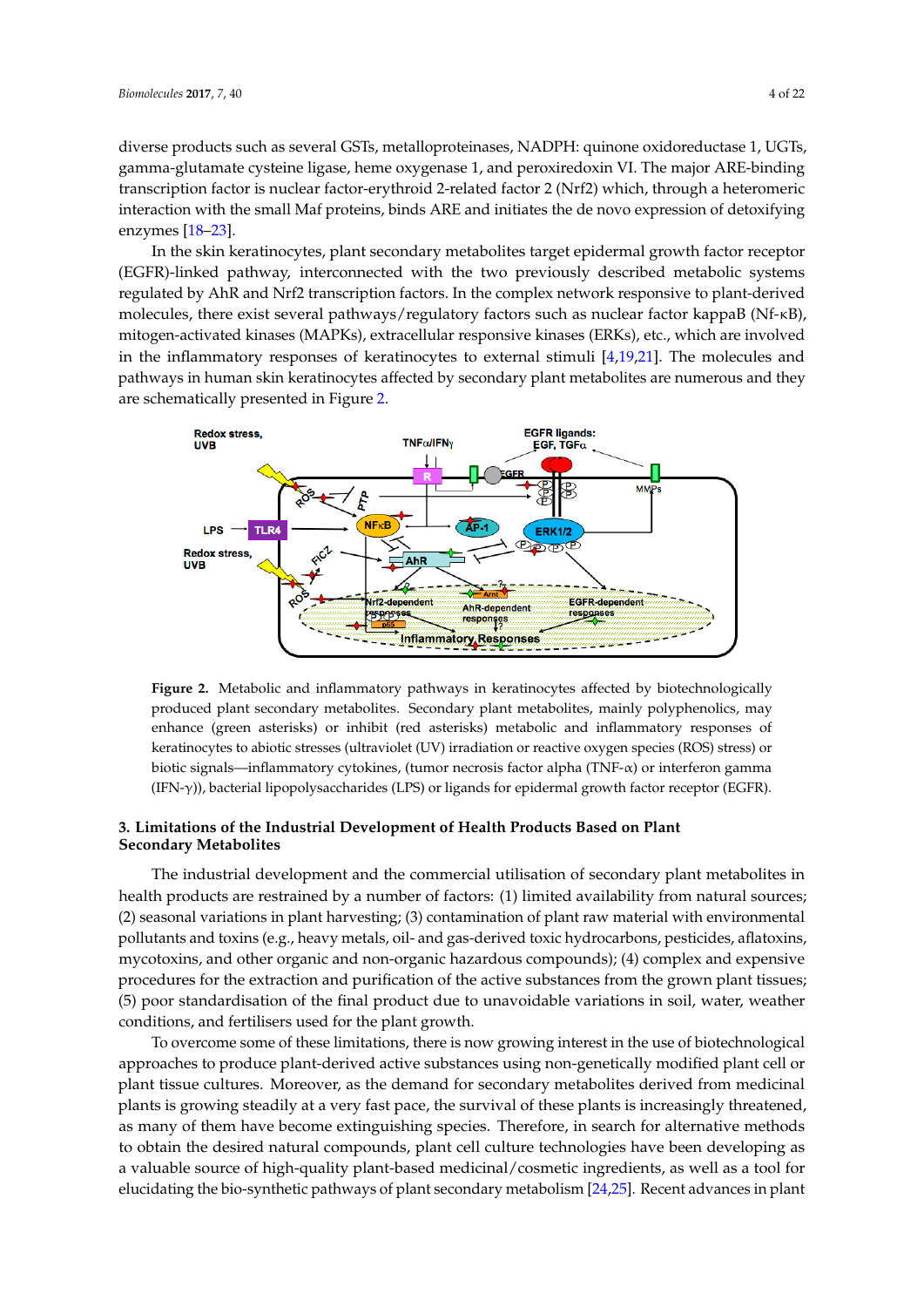cell cultivation, including high-density suspension cultivation and continuous culture, manipulation of environmental factors and of the supply of precursors and oxygen, elimination of final metabolites, challenge by appropriate elicitors, and selected cell culture scale-up have provided breakthrough and hopes for a highly standardised production of secondary metabolites of pharmaceutical and cosmetic value [\[26\]](#page-15-0). The emerging approaches based on secondary metabolism regulation in plant cell cultures by microRNAs open huge perspectives in the induction and stable production of valuable substances [\[27\]](#page-15-1). Further developments in the bioreactor cultivation processes, and in the metabolic engineering of plant cells for metabolite production are expected in the near future [\[28–](#page-15-2)[32\]](#page-15-3). *Biomolecules* **2017**, *7*, 40 5 of 21

# **4. Meristem Plant Cells as a Source of Secondary Metabolites**

Plant in vitro technologies have been known for more than a century. At some point, pharmaceutical and cosmetic industries recalled a 19th century discovery about the cultivation of meristem plant cells. By a very simple procedure, the meristem cells are obtained either from plant shoots or flowers or roots and are cultivated under defined conditions, giving rise of plant cell conglomerates or suspensions having lost the morphological features of the parent plant [ $3,\!6,\!30$ ]. Meristem cells play essential and multiple roles in plant physiology participating in plant growth, regeneration, flowering, leaf and branch sprouting, wound healing, etc. Meristem cell cultivation has been developed for various purposes, such as re-production of different cultivars, genetic modification of plant species, preservation of extinct species, production of virus-free plants, assessment of plant metabolism and physiology, etc. Only since 15–20 years ago, these plant cell/tissue cultures have become increasingly attractive as cost-effective alternatives to classical approaches for a sustainable high-yield production of plant-derived molecules (so-called "green cell factories" concept), because of their several advantages [\[33\]](#page-15-5). Of utmost importance, the plant cell/tissue culture is the only ethical and environmentally sustainable way of producing high-value metabolites from rare and/or threatened environmentally sustainable way of producing right value includentes from the dita, or directed<br>plants [\[34\]](#page-15-6). Schematically, a biotechnological process for meristem cell metabolites production is shown in Figure [3.](#page-4-0) regeneration, flowering, contract and branch sprouting, association of plant metal cellitismuch the only explore in the only environmental and environmental and producing  $\mu$ metabolites from rare and or threatened plants  $\alpha$  biotechnologically, a biotechnological process for  $\alpha$ 

<span id="page-4-0"></span>

Figure 3. Scheme of secondary metabolite production by meristem plant cells.Meristem cells  $s_{\rm{c}}$  roots, roots, roots, roots, roots, flowers or leaves or leaves of grown plant under sterile conditions. are stimulated and collected from shoots, roots, flowers or leaves of grown plant under sterile conditions. Cells are cultivated and up-scaled to industrial volumes in nutrient medium and exposed to biotic or abiotic elicitors. Medium containing secondary metabolites released from cultured plant cells is collected, secondary metabolites are isolated and analysed both qualitatively and quantitatively. Biological activity of secondary metabolites is determined in silico, in vitro in acellular and cell-containing systems, organ cultures, and in vivo (on healthy volunteers or in clinical trials). In vivo animal studies of cosmetic ingredients are prohibited by the international law.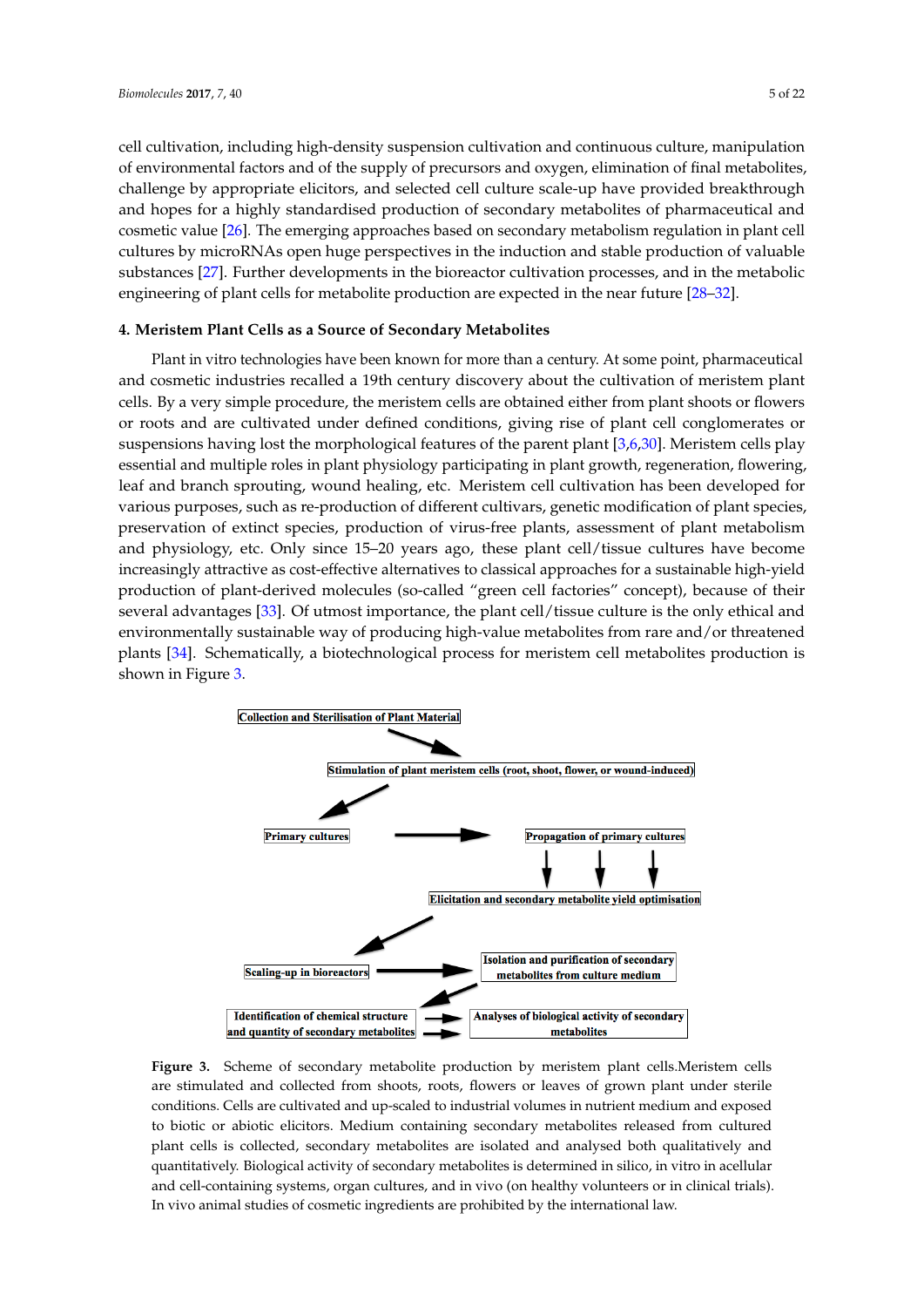The secondary metabolites produced in plant cell/tissue cultures are easily available in the cultivation medium, since they are able to cross the outer cellular membrane by exudation and accumulate either in the form of liquid medium solutions, or attached to absorbents introduced into the cultural environment [\[35\]](#page-15-7). The biosynthesis of water-soluble phenolics, such as rosmarinic acids, cinnamic acid, caffeic acid, and coumarins in the callus cultures of *Salvia miltiorrhiza* Bunge could be elicited by methyl jasmonate, salicylic acid, abscisic acid, polyamines, metal ions, hydrogen peroxide (HO), UV-B radiation, and yeasts through the subsequent induction of the genes of PAL, cinnamic acid 4-hydroxylase (C4H), 4-coumarate-CoA ligase (4CL), tyrosine aminotransferase (TAT), 4-hydroxyphenylpyruvate reductase (HPPR), 4-hydroxyphenylpyruvated dioxygenase (HPPD), and hydroxycinnamoyl-CoA:hydroxyphenyllactate hydroxycinnamoyl transferase-like (RAS-like) [\[36\]](#page-15-8). Plant tissue/organ cultures derived from *Syringa vulgaris* L., *Buddeleia davidii* Franch., and *Harpagophytum procumbens* DC. (exMeisn.) are in turn valuable and sustainable sources of verbascoside, a glycosylated phenylpropanoid well characterised for a wide range of health effects towards skin cells in vitro and in vivo [\[30](#page-15-4)[,37](#page-15-9)[–39\]](#page-15-10).

Isoflavonoids are widely used in cosmetic preparations with anti-ageing claims. The production of the isoflavones genistein, daizein, and isoprunetin, as well as of their substituted derivatives 5-methylgenistein and *O*-glucosyl-isoflavones possessing remarkable estrogenic properties [\[40,](#page-15-11)[41\]](#page-15-12), has been elicited in suspension cultures of *Genista tinctoria* L. by a low-level US treatment [\[42\]](#page-15-13). While high-intensity US waves damage cells and lead to enzyme denaturation, low-level US application is able to shift cellular metabolism towards the increased production of secondary metabolites, for example the ginsenoside saponins of *Panax ginseng* (Meyer) [\[43\]](#page-15-14) and shikonins of *Lithospermum erythrorhizon* Sieb et. Zucc. cells [\[44\]](#page-15-15), to combat with the external physical stress. Thus, US irradiation of *Panax ginseng* cell cultures induced the expression of polyphenol oxidase, peroxidase, and PAL, and the production of polyphenols [\[45\]](#page-15-16). The exposure of *Genista tinctoria* cell cultures to electrical field or  $AgNO<sub>3</sub>$  led to highly increased levels of isoflavones, such as genistein and daidzein, in the cultural medium [\[46\]](#page-15-17).

Stilbens like resveratrol and its glycosylated derivatives as well as anthocyanines exert antioxidant, anti-inflammatory, anti-UV, and anti-ageing actions in vitro, in different skin cell-containing systems [\[37](#page-15-9)[,47](#page-16-0)[–49\]](#page-16-1), in vivo in animal experiments focused on skin structure and functions [\[50,](#page-16-2)[51\]](#page-16-3), and ex vivo in human clinical studies where they were applied topically [\[52](#page-16-4)[,53\]](#page-16-5). Consequently, these plant-derived polyphenolics have been included in numerous cosmetic preparations available on the market. Due to a fast growing demand for these substances as active ingredients of cosmetic preparations, their industrial production has been established, in *Vitis vinifera* L. cell suspension culture elicited by indanoyl-isoleucine, *N*-linolenoyl-L-glutamine, insect saliva, and low micromolar concentrations of heavy metals, such as Co, Cd, and Ag [\[54](#page-16-6)[,55\]](#page-16-7). The thorough elucidation of their bio-synthesis confirmed that resveratrol and glycosylated resveratrol pathways were activated as an early stress response of *Vitis vinifera* cells to biotic and abiotic stressors, while polymerisation of polyphenol monomers to anthocyanines was a delayed process.

Recent research [\[56\]](#page-16-8) has shown that jasmonic acid, an unsaturated fatty acid of plant origin, and its methyl esters (oxylipins or jasmonates), being considered classical elicitors of secondary metabolism in plant cell cultures, also induce the biosynthesis of saturated and unsaturated (first of all, alpha-linolenic acid (C18:3ω3)) fatty acids in *Catharanthus roseus* (L.) G. Don cell suspension cultures, as a primary stress response. This peculiar activation of fatty acid biosynthesis in plant cultures may become a valuable source of these highly requested ingredients for anti-age cosmetics.

#### **5. Redox Regulation of Secondary Metabolite Synthesis in Plant Cell Cultures**

It is common knowledge that the induction of secondary metabolite synthesis is a primary defence response of plant cells to various stresses [\[4,](#page-14-1)[57\]](#page-16-9). The molecular pathway starts from specific receptors on plant cells to recognise UV light and respond to its challenge [\[58,](#page-16-10)[59\]](#page-16-11). Thus, UV-B-induced defensive response primarily activates the phenylpropanoid synthesis, phenylpropanoid transformation into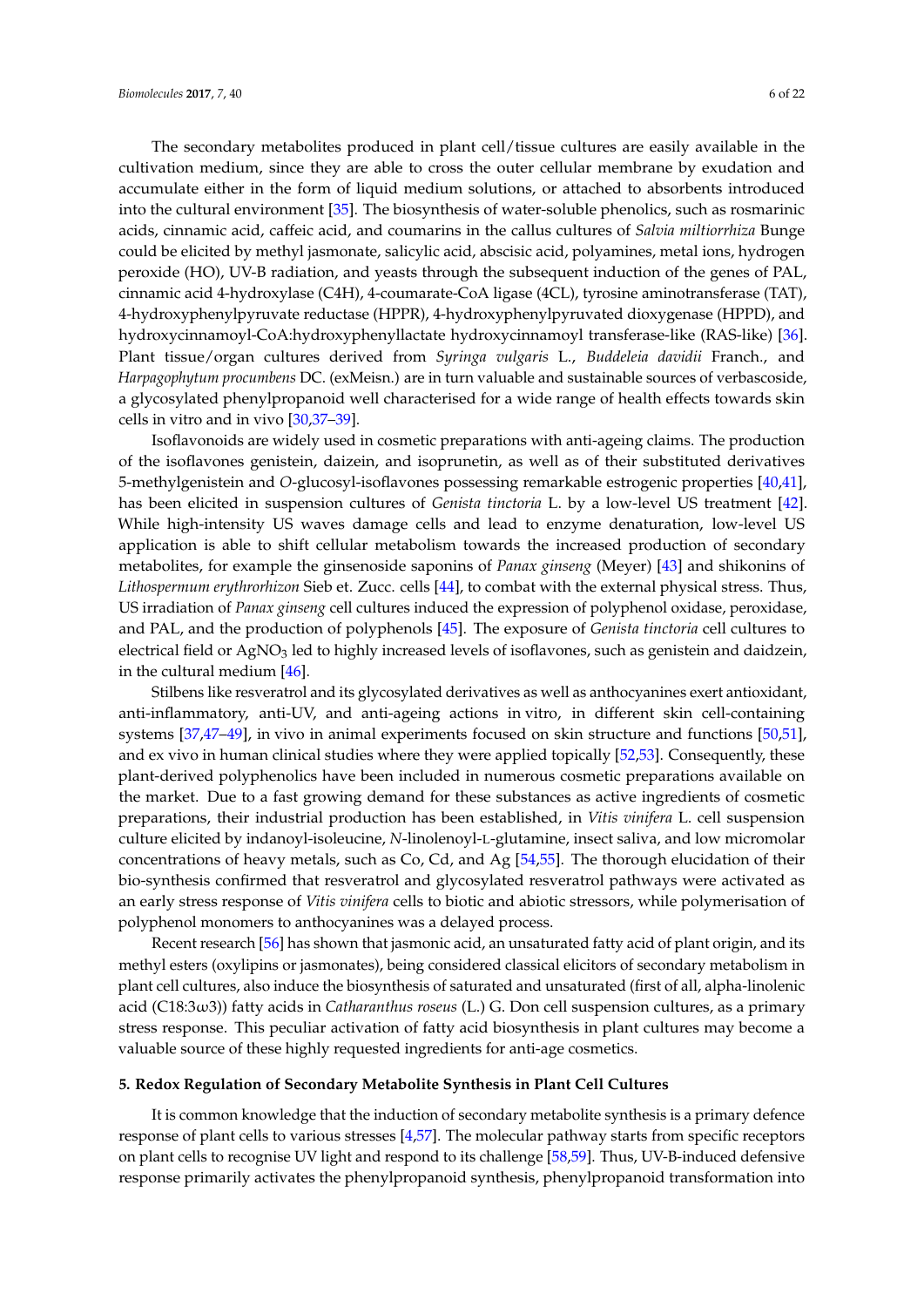flavonoids, and flavonoid glycosylation [\[60\]](#page-16-12). Accumulation of certain flavonoids was observed in cultivated parsley cells irradiated by UV-B [\[61\]](#page-16-13). The physiological significance of such enhanced yields has been attributed to the UV-B-absorbing capacity of flavonoids and to their reactive oxygen species (ROS)—scavenging activity [\[62–](#page-16-14)[64\]](#page-16-15), significantly reducing the risk of UV-B-induced and free radical-mediated damage to plant cells. It has been reported that UV-B irradiated cultured plant cells simultaneously accumulated flavonoids and nitric oxide (NO) [\[65](#page-16-16)[–67\]](#page-17-0). Keeping in mind that NO is an important signalling molecule mediating the defence response of both plant and animal cells to UV-B [\[68](#page-17-1)[,69\]](#page-17-2), the key role of NO in the up-regulation of synthesis of baicalin, a glycosylated bioactive flavonoid, in meristem *Scutellaria baicalensis* Georgi cells has been shown elsewhere [\[70\]](#page-17-3). However, the source of NO, as well as its metabolic target in the phenylpropanoid synthetic pathway remain poorly understood. It is assumed that in plant cells NO could be synthesised enzymatically by nitric oxide synthase (NOS) or NOS-like enzymes [\[70\]](#page-17-3). Another source of NO could be an inorganic nitrogen pathway. Several recent data support the existence of NOS-like enzymes which are sensitive to pharmacological inhibitors of mammalian NOS [\[71,](#page-17-4)[72\]](#page-17-5). Moreover, NOS gene has been identified in *Arabidopsis* sp. plant cells, regulating their growth and hormonal activity [\[73\]](#page-17-6). Nitric oxide is being recently recognised as a key regulator of diverse plant cellular processes. Major mediators of NO action towards plant cells and tissues are *S*-nitrosylated proteins, in which NO is bound to a cysteine forming *S*-nitrosothiol. For example, *S*-nitrosoglutathione may represent an important endogenous source of NO, and these two redox-active molecules play pivotal roles in plant immunity and secondary metabolite biosynthesis [\[74\]](#page-17-7).

Salicylic acid (SA), synthesised in practically all parts of plants, has been since long time recognised as a growth hormone regulating shoots and roots growth in higher plants [\[75](#page-17-8)[,76\]](#page-17-9). Then, several new functions of SA have been discovered, one of them being to provide an alarm signal for the induction of local and systemic defensive responses in the plant exposed to infections [\[75,](#page-17-8)[77\]](#page-17-10), organic and inorganic toxins [\[78\]](#page-17-11), or UV-B irradiation [\[3\]](#page-14-0). Recently, SA is widely used as an elicitor of secondary metabolite biosynthesis in plant cultures. For example, exogenous applications of SA induced the biosynthesis of coumarins in *Matricaria chamomilla* L. [\[79\]](#page-17-12), taxane in *Taxus chinensis* Rehder [\[80\]](#page-17-13), saponins in ginseng [\[81\]](#page-17-14), phenolic acids including rosmarinic acid in *Salvia miltiorrhiza* [\[66](#page-17-15)[,82\]](#page-17-16), and artemisin in *Artemisia annua* L. cultures [\[83\]](#page-17-17). A number of recent mechanistic studies have been carried out to elucidate connective pathways between SA challenge and the induction of metabolic pathways of secondary metabolites in plant cultures [\[82\]](#page-17-16). It appears that the  $H_2O_2$  produced by NADPH-oxidases of plant cells challenged by SA is an essential mediator of signal transduction from SA to secondary metabolism [\[82](#page-17-16)[,84\]](#page-17-18). According to one hypothesis, SA binds to genes encoding proteins with catalase-like activity in different plant cells [\[77\]](#page-17-10), thus inhibiting the enzyme. Catalase deficiency inevitably leads to sharply and highly increased levels of  $H_2O_2$  that, in its turn, initiates the synthesis of secondary metabolites with antioxidant and redox-regulating properties, to reduce a risk of oxidative damage [\[77,](#page-17-10)[82\]](#page-17-16). Certain data argued that after a primary event of catalase inhibition by SA, later metabolic changes may bring an increase in antioxidant enzymes, such as catalase and superoxide dismutase, in plant cells. However, the mechanism of secondary induction of antioxidant enzymes in plant cells remains obscure. Lately,  $H_2O_2$ -dependent signal transduction has been implicated in the induction of the secondary metabolism initiating enzyme PAL first of all, and in the phenylpropanoid and glycosylated polyphenol synthesis in plant cell cultures exposed to a variety of elicitors, such as heavy metals, UV irradiation, lipid elicitors (jasmonic acid and jasminoids), microbial polysaccharides, etc. [\[36](#page-15-8)[,82](#page-17-16)[,85–](#page-17-19)[87\]](#page-17-20). In general, ROS are ranked as the most relevant signal transduction agents ubiquitously present in plant cells [\[88–](#page-18-0)[91\]](#page-18-1).

The US-induced secondary metabolism observed in plant cell cultures could be regulated by low-level ROS, which have been shown to be produced in sonicated cell-free solutions [\[92](#page-18-2)[,93\]](#page-18-3) and in cells upon exposure to moderate U.S. [\[94\]](#page-18-4). This effect has become a background for the sonodynamic therapy of tumours [\[95,](#page-18-5)[96\]](#page-18-6). Thus, a 2 min sonication of *Taxus* cell cultures induced rapid and dose-dependent NO production, followed by induction of taxol biosynthesis [\[97\]](#page-18-7). UV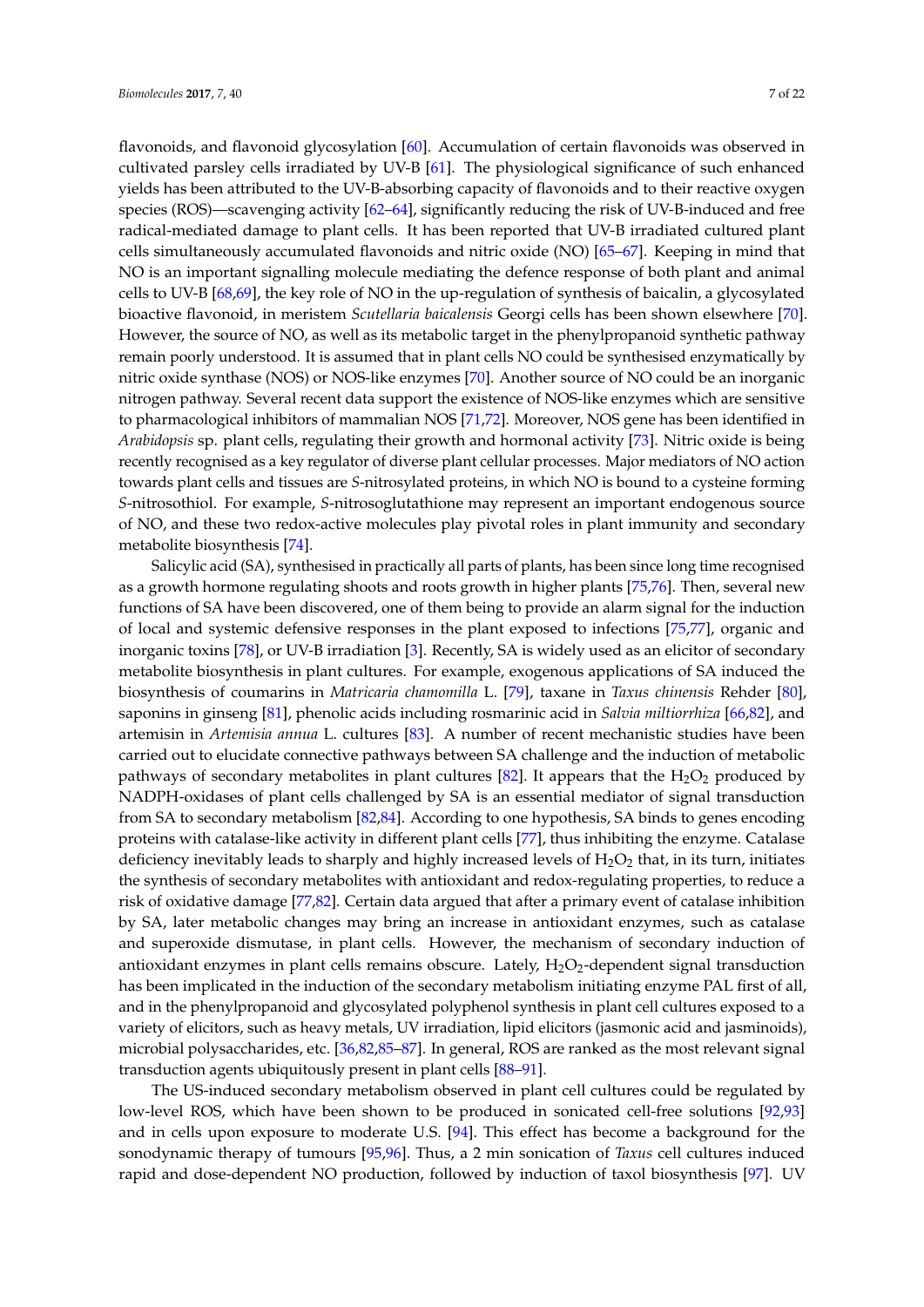and US treatment of peanut cultures resulted in increased α-resveratrol (2.64–4.40  $\mu$ g/g), piceid (polydatin, glycosylated resveratrol, resveratrol 3-beta-mono-D-glucoside), and total stilbenes, by the NO-dependent stimulation of their biosynthesis [\[98\]](#page-18-8).

ROS are rapidly produced in plant cells as a ubiquitous early response to pathogens (similar to the oxidative burst in human cells) and abiotic stressors. While plant and human cells alike, being challenged by pathogens, rely on cytoplasmic membrane-bound NADPH-oxidase as a source of superoxide, plant cells have, in addition, chloroplasts- and peroxisomes-located sources of ROS (xanthine oxidase, oxalate oxidase, and peroxidases), sensoring mainly abiotic stresses [\[99\]](#page-18-9). ROS initiate the development of resistance mechanisms such as the biosynthesis of secondary polyphenols with antioxidant and free radical scavenging properties.

State-of-the art knowledge provides therefore clear-cut evidences on the key regulatory functions of relatively stable ROS and reactive nitrogen species (RNS), such as hydrogen peroxide and NO, in signal transduction from the elicitor/environmental stressor to the biosynthetic chain of enzymes involved in the production of secondary metabolites.

Furthermore, we dare hypothesising that cultured plant cells may share some mechanisms of endogenous antioxidant and metabolic defence with mammalian and microbial cells. Mammalian cells are mainly armed by the Nrf2-regulated defensive system to protect themselves from damaging oxidants and electrophiles [\[19,](#page-14-12)[100\]](#page-18-10). Molecular mechanisms of the adaptive response to oxidative stress in bacteria are complex and similar to those of mammalian cells. They are controlled by key transcriptional regulators, such as OxyR (analogous to Nrf2 in mammalians), and peroxide operons regulator (PerR) sensing hydrogen peroxide when it oxidises thiolates or iron moieties, respectively [\[101–](#page-18-11)[103\]](#page-18-12), while redox-sensitive transcriptional activators SoxR and SoxS seem to control levels of redox-cycling compounds [\[104\]](#page-18-13). Microbes successfully exploit this defence against oxidative stress created by drug exposure, thus becoming resistant to multiple antibiotics [\[105,](#page-18-14)[106\]](#page-18-15).

Due to the constant challenge of the highly oxidative/hazardous environment, plants seem to activate, as early as within the first 8 h, mechanism(s) of systemic resistance based on synthesised-uponrequest polyphenols with strong UV-screen, antioxidant, and redox-damage restricting features. The biosynthesis starts from the stimulation of PAL as a key enzyme, followed by methylation, glycosylation, oxidation, and polymerisation of primary phenylpropanoids. In a protective cycle, synthesised polyphenolics could induce Nrf2-like mechanism leading to an up-to-48 h delayed induction of antioxidant enzymes [\[66\]](#page-17-15). However, major players and pathways are still to be discovered. This additional plant defence guarantees survival, resistance to harsh climatic conditions, and advantages versus growth competitors.

#### **6. Universal Protection Provided by Secondary Plant Metabolites to Plant and Mammalian Cells**

The protective properties of plant secondary metabolites against solar light of broad spectral range from UV irradiation to visible and infrared light, ROS, RNS, heavy metals, and microbiota are greatly similar for plant and mammalian cells. This possibility of universal defence is provided by peculiar chemical structures (chromophores) that enable the absorbance of solar light energy and either dissipate it in thermal reactions (sunscreen properties), or convert it into chemical reactions (photochemical properties). In the presence of molecular oxygen, such photochemical reactions result in a ROS production. A great majority of secondary plant metabolites belong to the redox-active compounds which, depending on their intrinsic redox potential and environment, might exert opposite ROS/RNS scavenging or promoting actions.

#### *6.1. Interaction with UV*

Biotechnologically produced meristem cell-derived secondary metabolites are extremely efficient in the protection of human skin keratinocytes in culture and human skin in vivo from the damaging effects of solar UV irradiation [\[37](#page-15-9)[,107–](#page-18-16)[110\]](#page-19-0). With their molecular structure consisting of condensed aromatic 5- and 6-carbon rings with multiple OH-groups, they effectively absorb UV-A and UV-B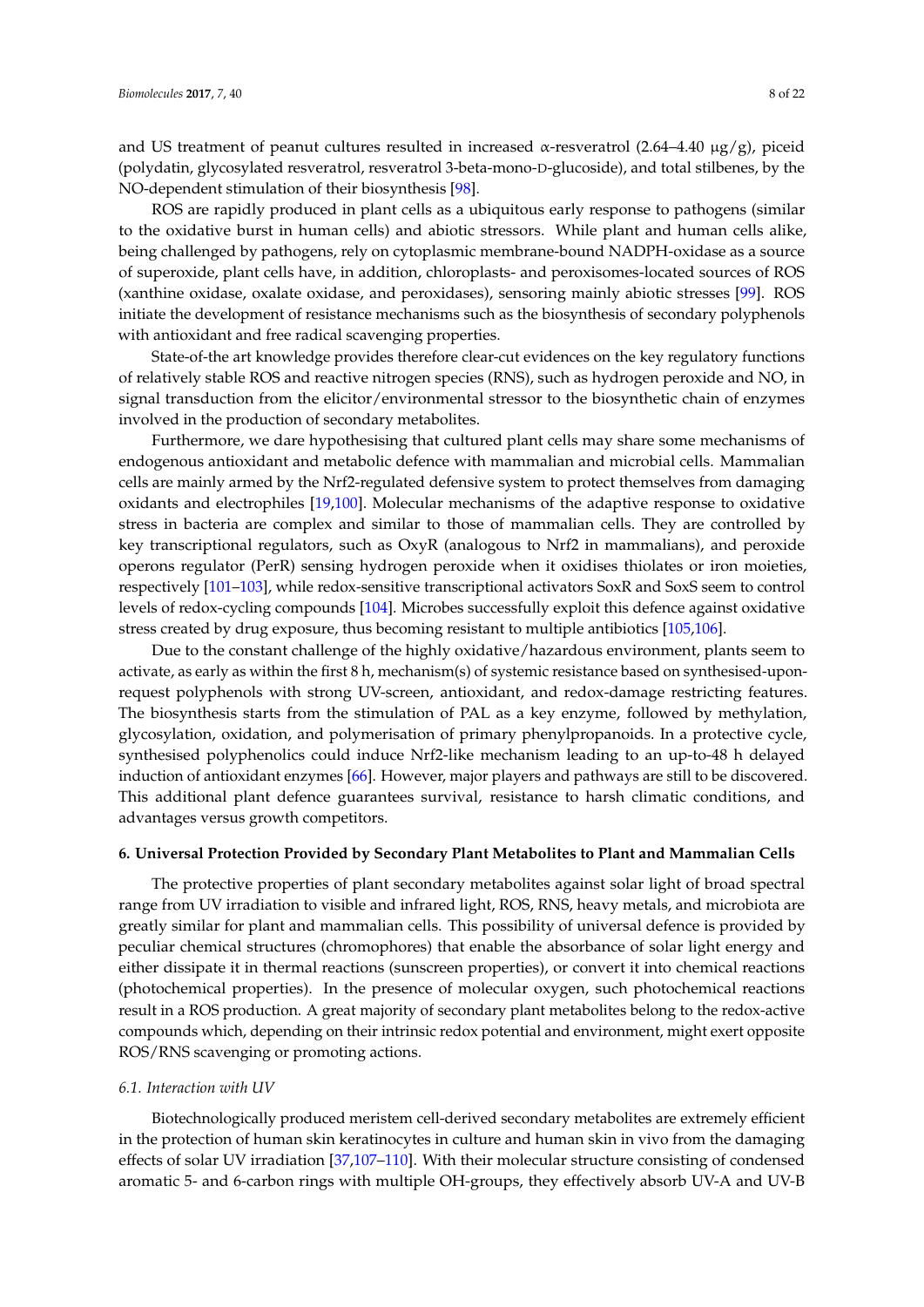irradiation (sunscreen properties), although without promoting further photo-chemical reactions; therefore, they have been considered superior to classical synthetic sunscreens [\[111\]](#page-19-1). The presence of the glycosyl moiety provides increased photo-stability, hence many of glycosylated metabolites are not destructed by UV-A light. In general, secondary plant metabolites may also be able to modify skin-UV interactions at several crucial points: (a) absorbing UV-A + UV-B light (screen action); (b) interrupting UV-induced free radical reactions in skin cells and extracellular matrix (scavenging and direct antioxidant chain-breaking effects); (c) protecting endogenous skin-surface lipid antioxidants, such as alpha-tocopherol, coenzyme  $Q_{10}$ , and squalene (antioxidant rescue action); (d) inducing endogenous antioxidant systems in keratinocytes and fibroblasts (indirect antioxidant effects); (e) attenuating inflammatory responses in keratinocytes (anti-inflammatory action via several molecular pathways in keratinocytes) (Figure [2\)](#page-3-0); (f) modulating excessive metabolic and proliferative UV-induced stress responses (anti-stress effects); and (g) attenuating UV-induced immune suppression (immuno-modulation) [\[38](#page-15-18)[,62](#page-16-14)[,112](#page-19-2)[,113\]](#page-19-3). Different meristem cell metabolites exert differential actions as preventive, sun-screen, or post-sun curative substances [\[107\]](#page-18-16). Meristem cell-derived active substances have proven to be extremely effective in the protection of human skin fibroblasts and blood vessel endothelial cells against cell damage derived from UV irradiation and bacterial exposure [\[38,](#page-15-18)[107\]](#page-18-16). Human keratinocytes exposed to pro-inflammatory cytokines or bacterial lipopolysaccharides produced greatly decreased amounts of deleterious cytokines and reactive oxygen species in the presence of active substances from meristem plant cells [\[38\]](#page-15-18). Their protective action was comparable with that of topical corticosteroids and non-steroidal anti-inflammatory drugs [\[39](#page-15-10)[,113\]](#page-19-3).

#### *6.2. Free Radical Scavenging and Antioxidant Properties*

Secondary plant metabolites, polyphenols and their derivatives, depending on their chemical structure, one-electron redox potential, and the redox properties of the environment, may in particular exert either free radical scavenging/antioxidant or free radical generating/pro-oxidant action [\[5\]](#page-14-2). Numerous original papers and reviews consider direct free radical scavenging/antioxidant effects of various plant-derived polyphenols as a solid basis for their anti-ageing, cytoprotective, and chemopreventive effects [\[5](#page-14-2)[,19](#page-14-12)[,114](#page-19-4)[,115\]](#page-19-5). At the same time, the free radical generating and pro-oxidant properties of polyphenols underlie their ability to induce endogenous antioxidant enzymes (superoxide dismutase, glutathione peroxidase, gamma-glutamylcysteine synthase) through Nrf2 mechanism (indirect antioxidant action) or phase II metabolic enzymes (glutathione *S*-transferase, hemoxygenase-1, NADPH quinone oxidoreductase), providing a detoxifying action through the bio-transformation of secondary plant molecules into low-toxicity and easily excreted substances [\[4](#page-14-1)[,19](#page-14-12)[,100\]](#page-18-10).

Plant cell cultures exposed to appropriate elicitors appear to be a unique and valuable source of low molecular weight modulators of the oxidative state (targeted free radical scavengers, direct and indirect antioxidants) in biological systems. These low molecular agents are bioavailable and biocompatible with human skin cells, hence they could be considered as ideal modulators of cutaneous oxidative state. For example, grapevine berries (*Vitis vinifera*) are commonly considered as a valuable source of strong free radical scavengers and direct antioxidants—phenolic acids, catechins, and anthocyanins like cyanidin 3-glucoside, peonidin 3-glucoside, malvidin 3-glucoside, cyanidin 3-*p* coumaroyl glucoside, etc. [\[116–](#page-19-6)[118\]](#page-19-7). Callus suspension cultures of *Vitis vinifera* were elicited by indanoyl-isoleucine, *N*-linolenoyl-L-glutamine, insect saliva, and malonyl coenzyme A, all of them mimicking environmental pathogens, which provoked the induction of the phenylpropanoid biosynthetic pathway. This resulted into highly increased de novo synthesis and release of phenolic acids and resveratrol derivatives into the culture medium [\[119\]](#page-19-8). Similarly, various stressors applied to plant cell cultures, such as UV and blue light, high intensity light, wounding, pathogen attack, drought, sugar, and nutrient deficiency led to anthocyanin accumulation [\[120\]](#page-19-9), and induced phenylpropanoid biosynthesis [\[1\]](#page-13-0). Phenylpropanoids are themselves strong antioxidants/free radical scavengers/metal chelators. They are also parent molecules for practically all known plant-derived polyphenols with free radical scavenging and antioxidant properties [\[2](#page-13-1)[,34\]](#page-15-6). Light-grown suspension cultures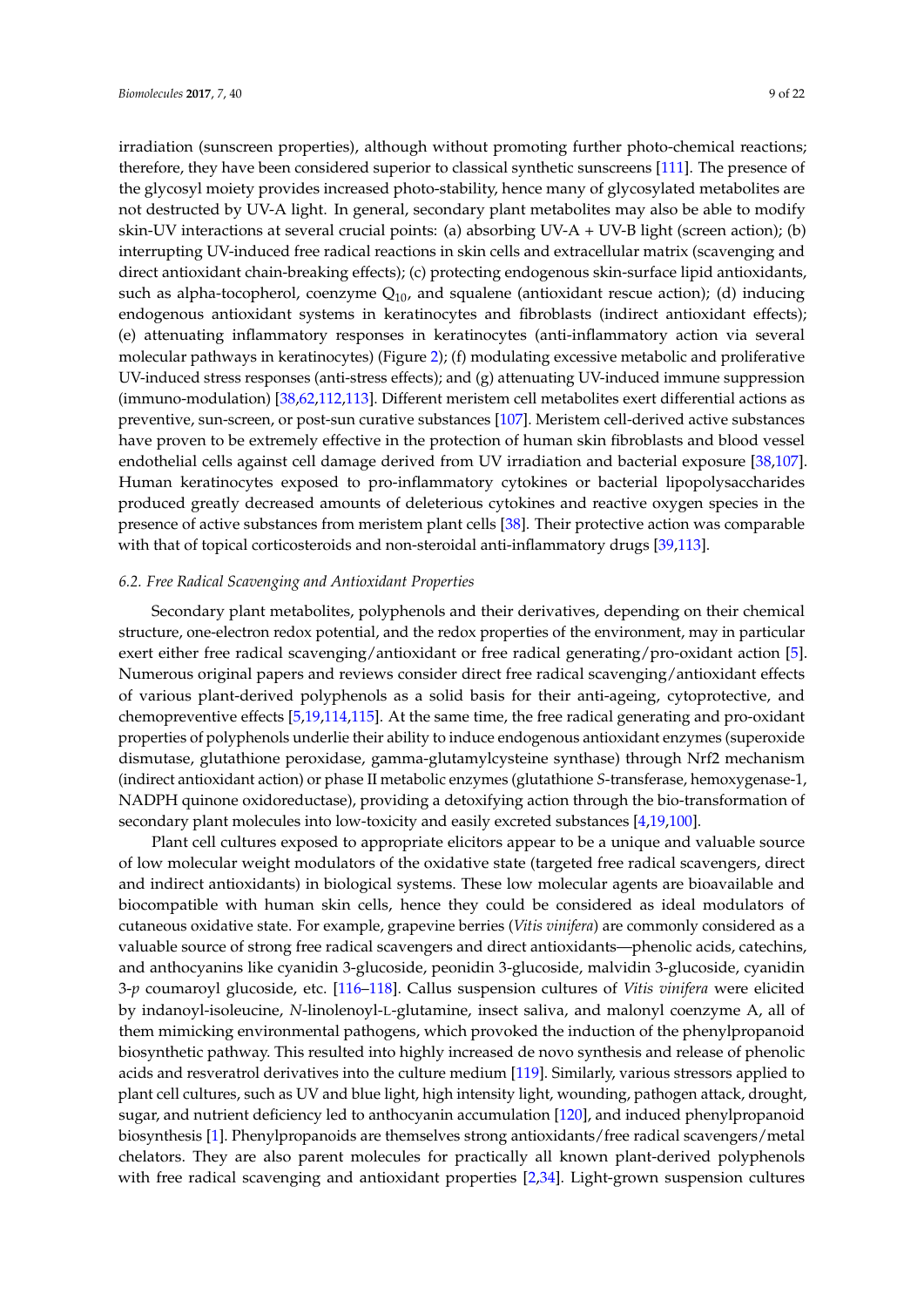of *Artemisia absinthium* L. exhibited gradually increasing antioxidant activity, which correlated with increased total phenolics and total secondary metabolites production [\[121\]](#page-19-10). Metabolomic analysis has revealed that the accumulation of specific secondary metabolites, namely, glycosylated phenylpropanoids (echinacoside, verbascoside, and related molecules) and caffeic acid conjugates with tartaric, quinic, and hexaric acids in cultured *Echinacea angustifolia* DC. cells was highly increased by cell culture illumination, while levels of rhamnosylated derivatives were significantly reduced [\[122\]](#page-19-11). Results suggested that the metabolic profile of secondary metabolites can be manipulated and optimised by controlling simple environmental variables, such as illumination. Four phenylpropanoid glycosides from plant cell cultures—verbascoside, forsythoside, echinacoside, and campneoside—proved to possess similar strong antioxidant and radical-scavenging activities as determined by diphenylpicrylhydrazyl (DPPH) assay [\[123\]](#page-19-12). Two of them, forsythoside and echinacoside, were activators of Nrf2, the nuclear transcription factor regulating antioxidant, cytoprotective, and detoxifying enzymes in HaCaT cells. Simultaneously, these substances reduced nuclear protein levels of the transcriptional regulator protein encoded by the *BACH1* gene, a repressor of the antioxidant response element [\[123\]](#page-19-12). Verbascoside from *Buddeleia davidii* meristem cells and its semi-synthetic acyl derivative were shown to be effective direct antioxidants and free radical scavengers feasible for dermo-cosmetic and pharmaceutical topical formulations [\[124\]](#page-19-13). *Vitis vinifera* cells grown on a medium enriched with ammonium nitrate, an important nitrogen source for plant growth and development, produced phenolics and resveratrol in amounts 15,9-fold and 5,6-fold higher than those grown on a conventional medium. Antioxidant activity estimated by the DPPH and 2,2'-azino-bis(3-ethylbenzothiazoline-6-sulphonic acid cation (ABTS<sup>+</sup>) assays positively correlated with the contents of phenolics and resveratrol [\[125\]](#page-19-14). Panduratin A, a flavonoid possessing remarkable antioxidant, anti-inflammatory, anti-cancer, and anti-viral properties, was produced in large amounts by cell cultures of *Boesenberia rotunda* (L.) Mansf. grown in a medium enriched with phenylalanine, as a precursor of flavonoid biosynthesis. Transcriptome sequencing and digital gene expression analyses revealed that in the phenylpropanoid pathway leading to panduratin A biosynthesis, phenylalanine ammonia-lyase, 4-coumaroyl:coenzyme A ligase, and chalcone synthase were greatly up-regulated [\[126\]](#page-19-15). Shikonins are commercially attractive secondary metabolites, known for their antioxidant, anti-tumour, anti-microbial, and insecticidal effects. The major sources for industrial production of shikonin and its derivatives have been identified in the *Lithospermum*, *Arnebia*, *Alkanna*, *Anchusa*, *Echium*, and *Onosma* greatly endangered species. The recent progress in shikonin biotechnological production with optimal cell culture conditions, proper elicitation, in situ product removal, and metabolic engineering allowed to develop continuos, reproducible, and cost-effective systems to provide pharmaceutical, cosmetic, and food industries with these active substances [\[127\]](#page-20-0). The pharmaceutically and cosmetologically important silymarin, a free radical scavenger, antioxidant, and UV-B protector, is now produced employing *Silybum marianum* L. Gaert tissue cultures. This plant has been widely recognised as having a high biosynthetic capacity to produce the metabolite of interest. The efficient silymarin-producing cell line has been established, elicitors and culture conditions have been optimised [\[128\]](#page-20-1).

Isoflavonols with estrogenic functions (phytoestrogens) and direct antioxidant capacity are highly requested for anti-age cosmetics. Enhanced daidzin (7-*O*-glucoside of daidzein) production was achieved by eliciting hairy root cultures of *Psoralea corylifolia* L. by salicylic and jasmonic acids [\[129\]](#page-20-2).

Melatonin, a neurohormone produced by the pineal gland, has recently been discovered to exist also in the plant kingdom [\[11\]](#page-14-8). Elevated levels of melatonin seem to be involved in the intrinsic protection from water and soil pollutants. Constitutionally high contents of melatonin are found in acquatic plants, for example in the water hyacinth, which is extremely tolerant to organic toxins and heavy metals [\[130\]](#page-20-3). Melatonin is regarded as a broad spectrum antioxidant protective for human tissues and organs, and skin in particular [\[19,](#page-14-12)[131\]](#page-20-4). Recently, phytomelatonin could be produced in industrial quantities in the cultures of acquatic plants [\[11\]](#page-14-8). Another example is the indoleamine serotonin, which is a neurohormone in vertebrates and a stress protector in plants. Phytoserotonin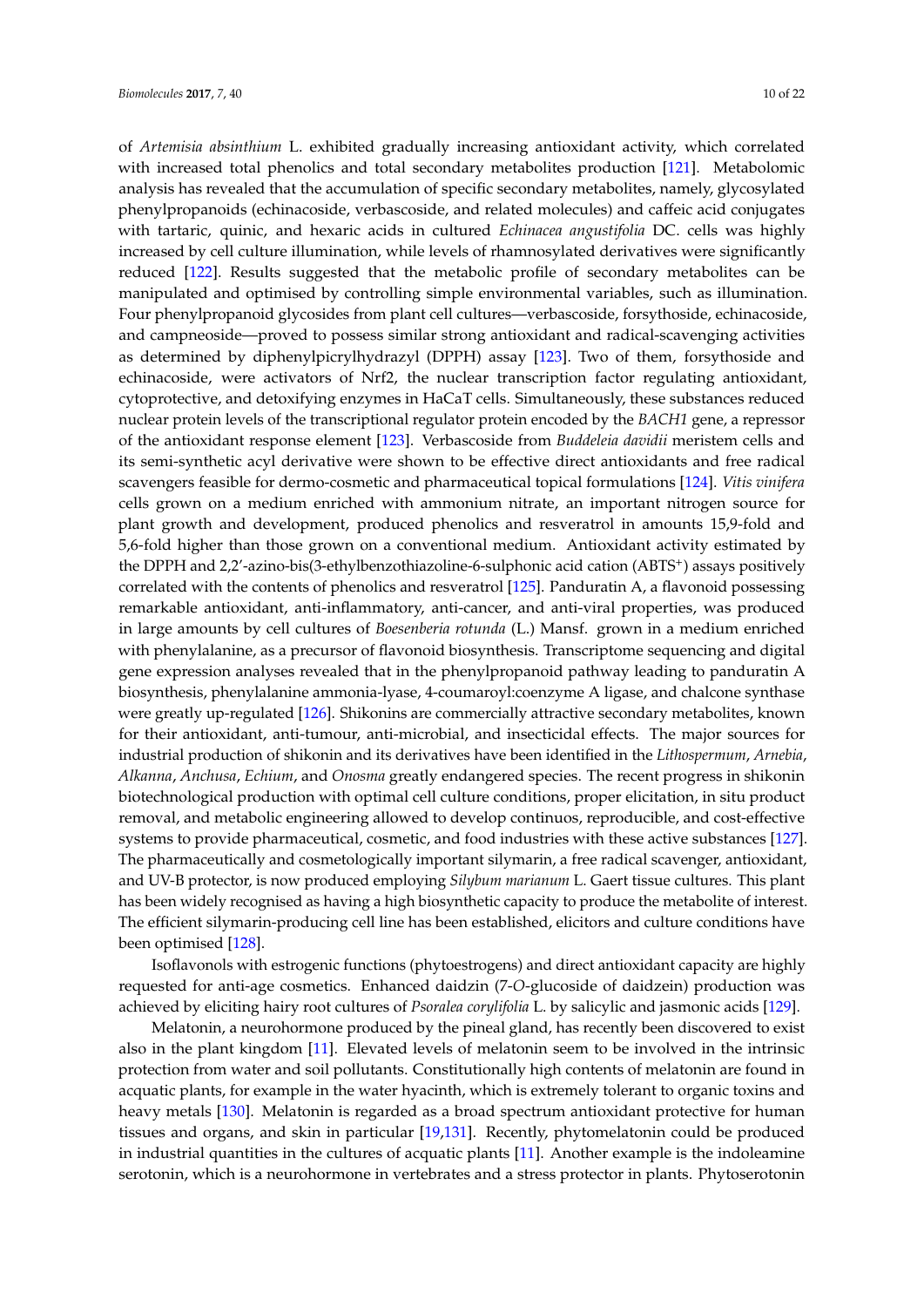is also believed to scavenge reactive oxygen species, thus delaying the process of senescence, and protecting the young reproductive tissues of the plant from abiotic stresses, such as cold [\[13\]](#page-14-18).

#### *6.3. Heavy Metal Chelation*

Flavonoids, phenylpropanoids, and their glycosylated derivatives with two adjacent -OH groups in any of aromatic rings can bind transition metals in redox inactive forms [\[132\]](#page-20-5). A plant cell line derived from *Ajuga reptans* was challenged to produce teupolioside (TP), a phenylethanoid glycoside with multiple biological actions. These TP-producing meristem cells were extremely effective in scavenging oxygen free radicals and peroxynitrite. and in the chelation of several transition metals, such as ferric, ferrous, copper, and nickel [\[4\]](#page-14-1). Mainly due to its chelating and antioxidant properties, TP from *Ajuga reptans* L. meristem cells exerted an inhibitory action towards superoxide-producing enzymes, lipoxygenase, tyrosinase, and 5-alpha-reductase. Since all these enzymes play a key role in the pathogenesis of certain skin disorders, namely inflammation, acne, hair loss, allergy to nickel, and hyper-pigmentation, cosmeceuticals and dermatological compositions containing TP have been developed and commercialised.

Quite a number of studies have shown that cadmium, a non-essential heavy metal released into the biosphere by various anthropic activities, possesses high toxicity potential towards human beings, plants and animals. Humans are exposed to Cd through diet, polluted air, and cigarette smoke [\[133\]](#page-20-6). Exposure to this heavy metal is currently associated with increased risk of vascular and smooth muscle pathologies as well as with skin ageing [\[134\]](#page-20-7). The mechanisms of Cd-related biological damage are thought to be tightly connected to oxidative stress, which arises through excessive ROS and RNS and down-regulated endogenous antioxidant systems, first of all the altered glutathione defence [\[3](#page-14-0)[,133,](#page-20-6)[135\]](#page-20-8). While in plants the first line of defence entraps Cd extracellularly by means of specific thiol-rich proteins phytochelatins and frustulins [\[136](#page-20-9)[,137\]](#page-20-10), in human cells metallothionines and glutathione synthesis are primarily induced to bind Cd into the redox inactive complexes. Then, the induction of antioxidant enzymes through Nrf2 pathway occurs, that prevents endoplasmic reticulum stress, mitophagy, and crucial metabolic alterations [\[138\]](#page-20-11). This endogenous Cd chelation seems to be insufficient to prevent/alleviate biological damage, hence preventive and therapeutic strategies based on natural non-toxic chelators and antioxidants have been developed. A dietary approach relying on edible plants and phytochemicals has been gaining grounds [\[139\]](#page-20-12). A wide range of plant antioxidants and extracts of black and green tea, *Allium sativum* L., *Zingiber officinale* Roscoe, *Physalis peruviana* L., *Aronia melanocarpa* (Michx.) Elliott and other plants have been shown to prevent Cd-induced oxidative stress and toxicity [\[140\]](#page-20-13). Of interest, suspension cultures of *Vitis vinifera* cells reacted to CdCl<sub>2</sub> challenge with the induction of flavanol, flavonol, trans-resveratrol, and tocopherols biosynthesis, while their growth potential was suppressed by the same metal at high concentrations [\[141\]](#page-20-14). As it seems to be a self-sacrificing protective/adaptive strategy evolved in plants exposed to toxic metals, this strategic line has been exploited in an attempt to produce plant-derived metal chelators, mainly, flavonoids in plant cell cultures elicited by toxic heavy metals [\[3,](#page-14-0)[35,](#page-15-7)[46](#page-15-17)[,55\]](#page-16-7). Metal ions such as lanthanum, europium, silver, copper, cobalt, zinc, and cadmium are able to up-regulate the biosynthesis of secondary metabolites with metal chelating properties as polyamines, anthocyanins, betacyanins, and scopolamine [\[3\]](#page-14-0), while Ni ions and other trace metals inhibit the activity of PAL [\[142\]](#page-20-15).

#### *6.4. Effects on Endogenous Defensive Mechanisms in Human Cells*

Secondary plant metabolites could be viewed as excellent stimulators of basic endogenous mechanisms of human skin protection against various stresses: redox, metabolic, UV-induced, and toxicity stress as well as infections. With regards to skin protection, plant-derived actives primarily regulate its function as redox generator/barrier providing intra-cutaneous homeostasis [\[19\]](#page-14-12). The physiological roles of low levels of ROS, RNS, and reactive lipid species are numerous as they act as primary intracellular signal transduction molecules; they are indispensable effectors in the homeostatic pathways leading to cell proliferation, differentiation, senescence and death; they serve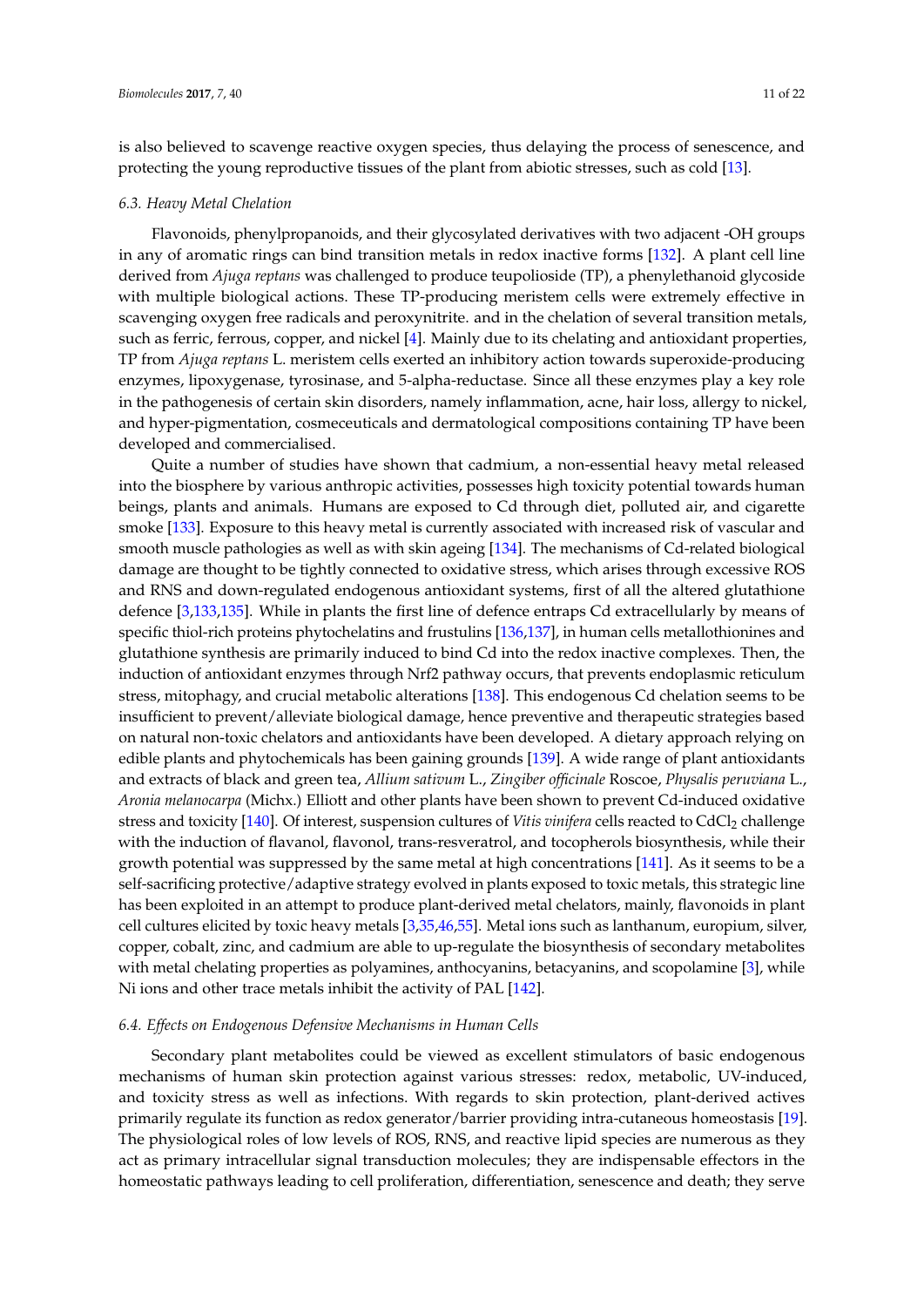as mediators of immune-inflammatory responses to external and internal stresses. Their impact to metabolic signalling has been under investigation during last few years, and a vast body of evidence confirms that they possess anti-bacterial, anti-viral, and anti-tumour potentials [\[20,](#page-14-19)[143–](#page-20-16)[145\]](#page-20-17).

As a master switch of the cellular redox homeostasis, the cap'n'collar basic leucine zipper (CNC-bZip) transcription factor Nrf2 is considered a critical player in a complex machinery of intracellular ROS/RNS production and utilisation [\[146\]](#page-20-18). Following exposure to oxidants or electrophiles, the cytoplasmically located Nrf2 moves to the nucleus, where it binds to ARE in the upstream regulatory regions of genes encoding detoxification and antioxidant enzymes. Enhanced transcription of these genes follows [\[147](#page-20-19)[,148\]](#page-20-20). Many secondary metabolites for example, phenylpropanoids, isothiocyanates, flavonoids, stilbenes, and indoleamines induce the dissociation of Nrf2 from Kelch-like ECH-associated protein 1 encoded by the *Kelch* 1 gene (Keap1), followed by nuclear translocation of the nuclear factor, and the expression of ARE-regulated cytoprotective, metabolic, and antioxidant genes [\[148\]](#page-20-20).

#### *6.5. Interaction with Skin Microbiota*

In higher plants, a number of secondary metabolites with anti-microbial properties are synthesised when plants are infected with bacteria, viruses, mycoplasma, lichen, etc. [\[1,](#page-13-0)[120,](#page-19-9)[149\]](#page-20-21). For example, stilbenes, such as resveratrol and its derivatives, furanocoumarins, pterocarpan, and isoflavonoids are known as anti-bacterial and anti-fungal phytoalexins fighting plant infections [\[2,](#page-13-1)[4,](#page-14-1)[150\]](#page-20-22).

Human skin, like plants, is in direct and constant contact with environmental microorganisms. Normally, skin harbours a plethora of different groups of symbiotic microbial agents (bacteria, viruses, fungi, and protozoa) organised in a community called human skin microbiota. The resident skin microbiota interacts with other microbes, with skin cells, and with the local cutaneous immune system in multiple ways that determine risk of skin diseases and accelerated ageing [\[151,](#page-21-0)[152\]](#page-21-1). Epidermal keratinocytes continuously release antibacterial substances to keep local microbiota under control and prevent infection of deeper cutaneous layers and of the entire organism [\[113\]](#page-19-3). Plant extracts enriched with secondary metabolites have been traditionally used in folk medicine to treat various human infectious diseases. The literature data have demonstrated that cinnamic acid and its esters possessed remarkable anti-fungal properties against the dermatophyte *Malassezia furfur* [\[153\]](#page-21-2). This effect depended on the inhibition of 17-beta hydroxysterol dehydrogenase (17 $\beta$ HSD), which is involved in the biosynthesis of steroids by the cell wall of fungi. The 17βHSD inhibition occurs when plant-derived actives bind to the active centre of the enzyme between nicotinamide moiety and tyrosine 212, thus blocking the enzyme activity [\[154\]](#page-21-3). The 17betaHSD is involved in the biosynthesis of steroid hormones in humans as well. Namely, the type III of 17betaHSD converts androstenedion into testosterone. In the prostate tumours, there is highly elevated expression of both enzymes 17betaHSD and 5 alpha reductase, an enzyme converting testosterone into dihydrotestosterone. The recent studies have shown that polyphenols of plant origin are efficient inhibitors of human 17betaHSD as well [\[155\]](#page-21-4). Low molecular weight lignins, polyphenol-containing polymers formed in solid cultures of *Lentinula edodes* (Berk) Pegler mycelia exhibited anti-viral effects towards human papilloma and hepatitis C viruses [\[156\]](#page-21-5). Major secondary metabolite parietin isolated from *Xanthoria parietina* L. lichen cultures has shown strong antibacterial activity against a wide range of bacterial strains, first of all, against *Staphylococcus aureus*, and antifungal effects against *Rhizoctonia solani*, in particular [\[157\]](#page-21-6). Recent studies of seven compounds isolated from *Lippia* species have confirmed very high anti-*Cryptococcus neoformans* activity of verbascoside, interpreted by the authors as a promising way for new selective anti-fungal verbascoside-containing topical drugs [\[158\]](#page-21-7).

Several lines of evidence suggest that secondary metabolites produced by plant cells can combat skin infections in both ways, direct anti-microbial action and induction of intrinsic skin-located immune defence systems. Taken together, these mechanisms balance the normal microbiota pattern, thus eliminating risk of age-related skin pathologies, such as non-melanoma skin cancers, impaired wound healing, actinic keratosis (age spots), and skin infections.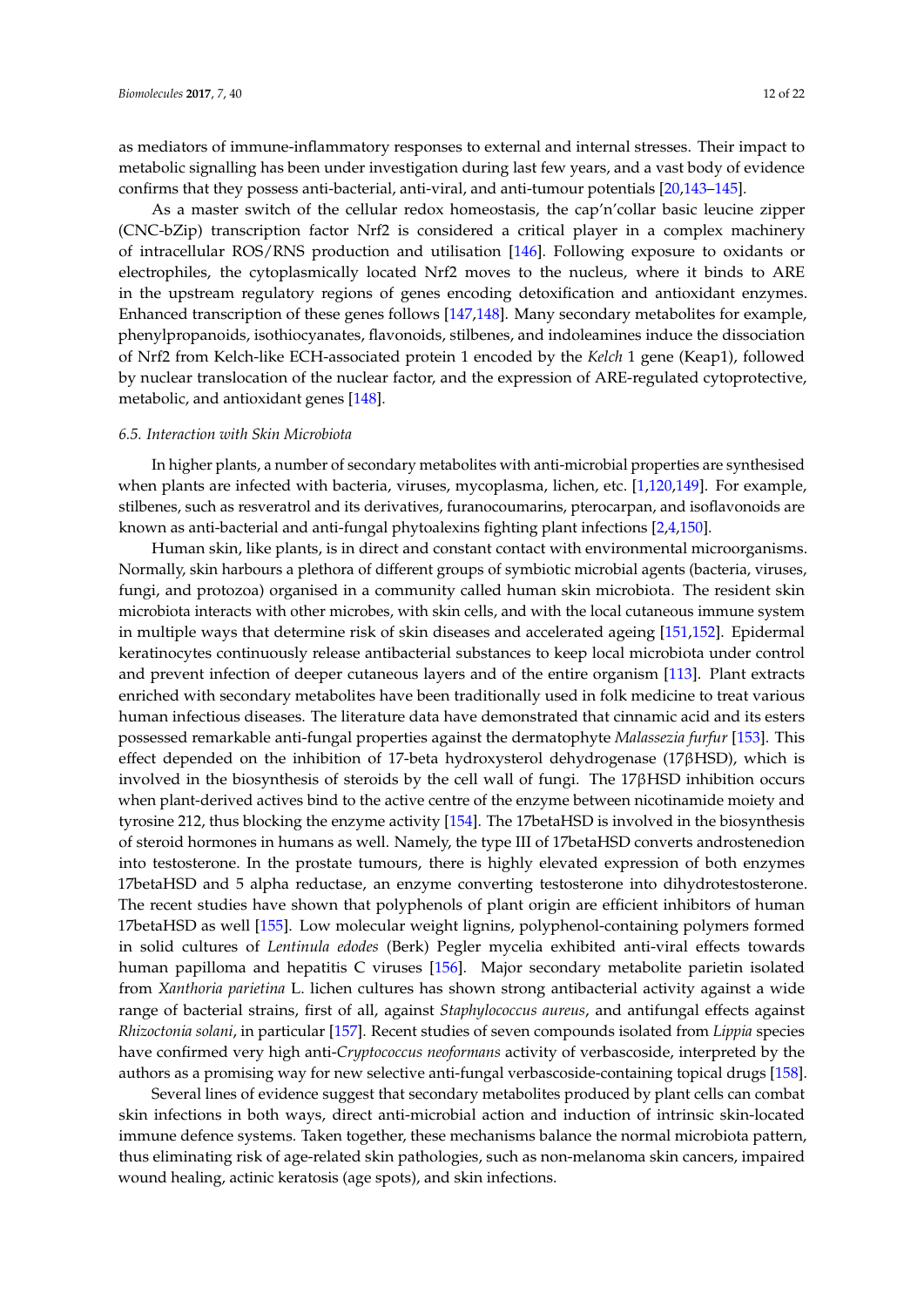# **7. Mechanisms Underlying Skin Ageing: Potential Targets for Active Ingredients of Meristem Plant Cultures**

Skin is a universal innate defence to the organism against biotic and abiotic stresses. Being the outmost frontier between the internal organism and environment, it is continuously exposed to innumerable environmental or intentional man-made hazards. Apart from mechanical defence provided by low-penetrable and elastic cutaneous structure, four major lines of protection are constitutively expressed in the human skin: metabolic, redox, photochemical, and immune barriers [\[4,](#page-14-1)[19\]](#page-14-12). All these defence mechanisms in the skin are interconnected and regulated by redox-dependent processes [\[20,](#page-14-19)[145\]](#page-20-17). This resembles a situation in plants when the redox-dependent biosynthesis of protective/adaptive secondary metabolites begins under the challenge by either biotic or abiotic stresses. All four barrier mechanisms in the human skin are induced-upon-exposure by similar molecular pathways activated by transcription factors (Nrf2 and AhR) [\[19\]](#page-14-12). It has been hypothesised that inherited or acquired defects in one or several protective skin systems may generate disturbances in the others, alter their interactions, and ultimately lead to the development of distinct chronic skin pathologies as well as to chronologic (intrinsic) or premature (extrinsic/environment-induced) skin ageing. Several hypotheses of skin ageing are based on genetic, epigenetic, stem cells, immune, free radical, and metabolic components. All these essential components could be affected by secondary plants metabolites as it is extensively published elsewhere.

In general, cosmetic preparations should interact and positively affect at least some of the above mentioned skin ageing mechanisms, namely, (a) to protect from skin age-accelerating solar irradiation, to maintain normal redox balance in the skin; (b) to normalise skin microbiota thus preventing age-related deterioration of skin-located immune system; (c) to regulate epigenetic machine responsible for proper gene induction and suppression in the skin cells thus promoting skin regeneration; (d) to control metabolic processes in skin cells and extracellular matrix.

Our current knowledge brings us to the assumption that active secondary metabolites from meristem plant cells could finely tune all the above mentioned mechanisms of skin ageing hence promoting skin structure and functions characteristic of a young skin.

The combination of anti-bacterial, anti-inflammatory, and anti-androgen effects of purified verbascoside and of verbascoside rich plant extracts (*Camellia sinensis*(L.) Kuntze and *Commiphora mukul* (Hook. Ex Stocks)) seems to have perspectives in the development of cosmeceutical treatments for acne vulgaris [\[159\]](#page-21-8). Anti-replicative senescence effects via sirtuin-dependent mechanisms have been reported for meristem cells of *Leontopodium alpinum* L. and *Lippia citrobara* L. [\[30](#page-15-4)[,160\]](#page-21-9). The topical application of meristem cells from *Syringa vulgaris* provided skin healing and UV-protection [\[2,](#page-13-1)[37,](#page-15-9)[41,](#page-15-12)[106\]](#page-18-15) as well as anti-inflammatory and anti-microbial effects [\[30](#page-15-4)[,41\]](#page-15-12).

Several cosmetic cell lines containing active ingredients of *Leontopodium alpinum* Cass., *Buddeleja davidii* Franch., *Centella asiatica* L., *Gardenia jasminoides* J.Ellis, and *Echinacea angustifolia* meristem cells have been recently developed and marketed claiming impressive and long-lasting cosmetic effects on skin appearance, due to rejuvenation of both skin cells and extracellular matrix. The implicated rejuvenation effects, based on the growing body of laboratory evidences, range from greatly enhanced skin hydration, elasticity, and sebum production to sparing of lipophilic skin antioxidants (vitamin E and coenzyme  $Q_{10}$ ), to reduced squalene and protein oxidation, and normalised skin microbiota pattern. According to commercial information, these age-reversing effects have become more evident when the meristem cell-containing cosmetics were used in combination with conventional procedures of skin rejuvenation, such as fractionation laser, collagen masks, fruit acid peeling, and radio frequency treatments. Nonetheless, reliable clinical data on the safety and efficacy of plant meristem cell-based cosmetic formulations are so far unfortunately unavailable.

## **8. Skin Rejuvenation by the Active Principles of Meristem Plant Cells: Background, Perspectives and Open Issues**

In recent years, many speculations and aggressive advertisement have appeared on the "magic role" of plant stem cells in human skin rejuvenation. These misleading commercial claims are gone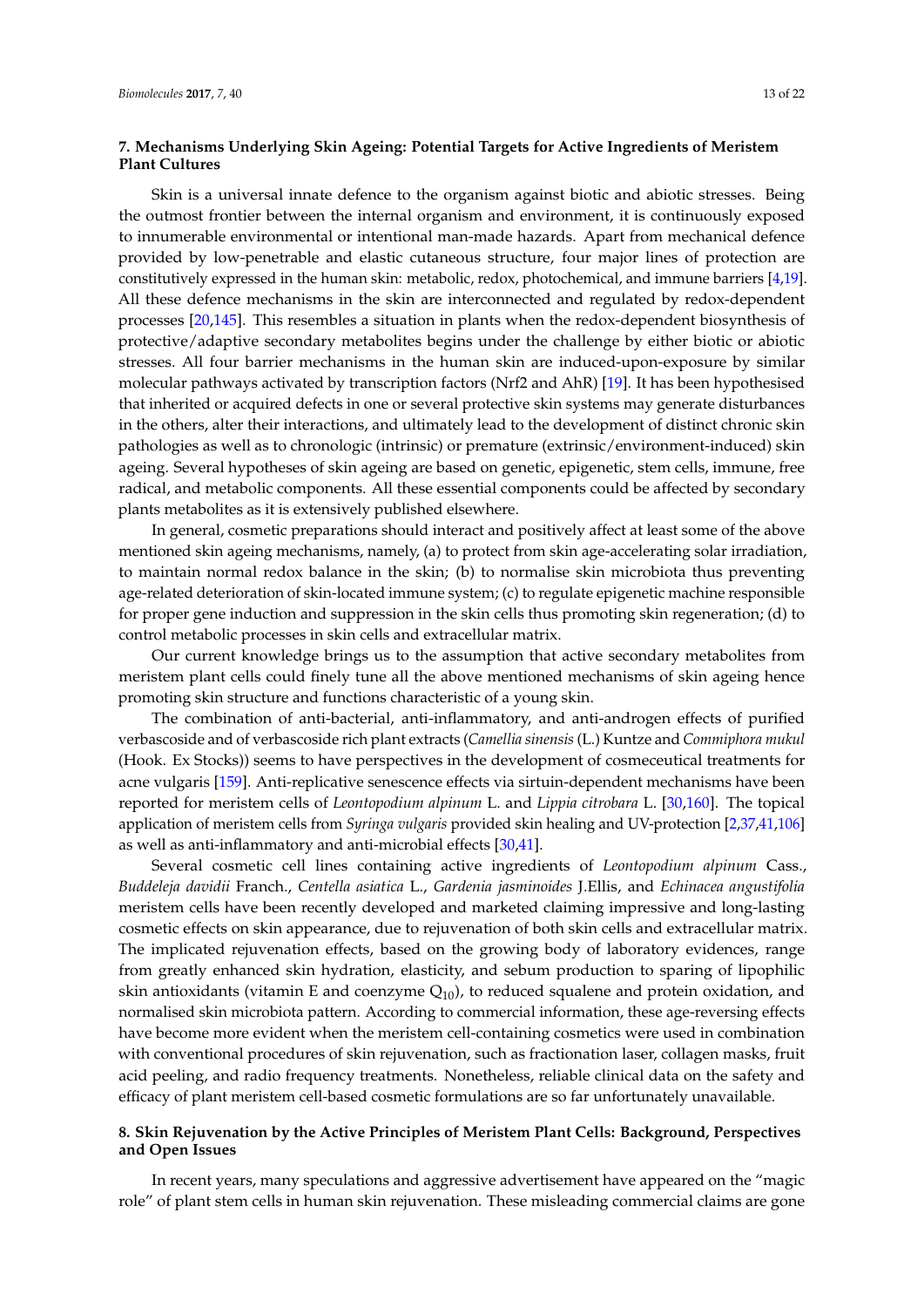so far as to announce a "substitution of human stem cells by plant stem cells" or a "replenishment of growth factors by plant proteins". These and other similar statements on plant stem cells efficacy, non-complying with international regulations requiring a proof of concept for cosmetic efficacy claims, are false and damaging both for cosmetic industries and customers alike.

Actually, plant cell cultures could be considered as a unique, sustainable, and valuable source of low-molecular weight active substances [\[33\]](#page-15-5)—secondary metabolites ("green industries"). Given the vast experimental and clinical body of evidences showing numerous health effects of cultivated plant cell-derived secondary metabolites, their high bioavailability through the cutaneous barrier, the bio-compatibility to human cells, and the relatively well-defined mechanisms underlying the anti-ageing action, there seem to be brilliant perspectives for the use of these biotechnologically produced active ingredients in rejuvenation cosmetics [\[2](#page-13-1)[,4](#page-14-1)[,29](#page-15-19)[,30\]](#page-15-4). Their excellent, multifaceted skin protection skills against solar UV, chronic cutaneous inflammation, carcinogenesis, and metabolic alterations, target many of the known-so-far molecular pathways leading to human skin ageing [\[29](#page-15-19)[,30](#page-15-4)[,34\]](#page-15-6). We hypothesise that the plant cell-derived actives for topical administration here described possess perfect redox-balancing properties. Our current knowledge suggests that a majority of processes defining skin cell growth, differentiation, and functioning is redox-regulated [\[37](#page-15-9)[,84,](#page-17-18)[113\]](#page-19-3). Hence plant cell-produced redox-active substances could substantially ameliorate not only redox, but also photochemical, immune, and metabolic barrier functions in the ageing skin [\[19\]](#page-14-12).

Standing for this sustainable approach, biodiversity of Earth plant species, especially, extinguishing ones could be preserved; the load of environmental contaminants in future cosmetics could be significantly diminished, which would allow to marking them "fully biological"; and the spectrum as well as quality of active substances in plant-derived raw materials for cosmetic industry could be highly standardised [\[2,](#page-13-1)[29\]](#page-15-19).

However, this seemingly ideal source of active principles for cosmetic and skin care products currently presents several evident limitations, such as genetic and metabolic instability of the plant cell cultures, difficulties of their proper eliciting and up-scaling to industrial quantities, and so far also a comparatively high cost. With the development of modern combined biotechnologies using plant and microbial cultures, metabolic engineering, and improvement of plant cell cultivation/elicitation, more plant cell and tissue lines could become available for the stable cost-effective industrial production of their active metabolites. Advances in cosmetic technology, to develop appropriate vehicles able of protecting these active agents from oxidation and metabolic transformation, would increase their bioavailability through the cutaneous barrier [\[161–](#page-21-10)[163\]](#page-21-11). New cosmetic forms would facilitate targeted delivery of the actives to definite skin layer/cell types. This would result in topical preparations with high and durable clinical/aesthetic efficacy. Pre-clinical and clinical safety and efficacy of these innovative cosmetic products with anti-age claims should be duly confirmed in reliable placebo-controlled clinical trials.

**Acknowledgments:** The study was spontaneous and did not receive any public or private funding. We are grateful to Medena AG for covering the costs to publish in open access.

**Author Contributions:** L.G.K., W.M. and C.d.L. conceived and elaborated the idea of the review. W.M. designed the illustrations. C.d.L. collected the literature and organised the list of references. L.G.K. outlined the review and wrote the manuscript. All the co-authors approved with the final version of the manuscript.

**Conflicts of Interest:** The authors W.M. and C.d.L. work for the cosmetic company Medena AG, which is interested in the research and development of anti-age cosmetics based of active components of meristem plant cells. L.G.K. is currently engaged as a scientific consultant for Medena AG.

#### **References**

- <span id="page-13-0"></span>1. Dixon, R.A.; Paiva, N. Stress induced phenyl propanoid metabolism. *Plant Cell* **1995**, *7*, 1085–1097. [\[CrossRef\]](http://dx.doi.org/10.1105/tpc.7.7.1085) [\[PubMed\]](http://www.ncbi.nlm.nih.gov/pubmed/12242399)
- <span id="page-13-1"></span>2. Korkina, L.G. Phenylpropanoids as naturally occurring antioxidants: From plant defence to human health. *Cell. Mol. Biol.* **2007**, *53*, 15–25. [\[PubMed\]](http://www.ncbi.nlm.nih.gov/pubmed/17519109)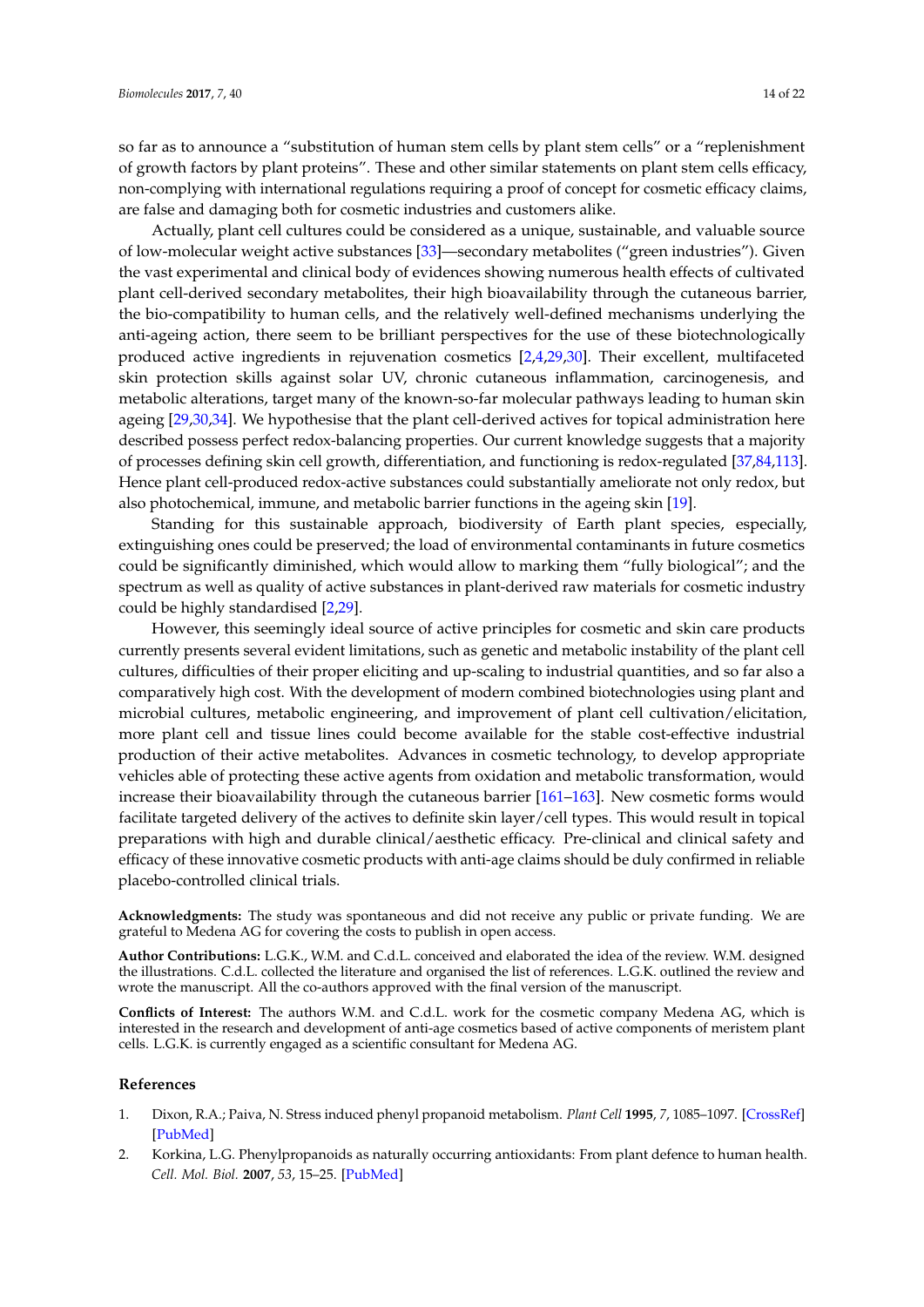- <span id="page-14-0"></span>3. Ramakrishna, A.; Ravishankar, G.A. Influence of abiotic stress signals on secondary metabolites in plants. *Plant Signal. Behav.* **2011**, *6*, 1720–1731. [\[PubMed\]](http://www.ncbi.nlm.nih.gov/pubmed/22041989)
- <span id="page-14-1"></span>4. Korkina, L.G.; Pastore, S.; De Luca, C.; Kostyuk, V.A. Metabolism of plant polyphenols in the skin: Beneficial versus deleterious effects. *Curr. Drug Metab.* **2008**, *9*, 710–729. [\[CrossRef\]](http://dx.doi.org/10.2174/138920008786049267) [\[PubMed\]](http://www.ncbi.nlm.nih.gov/pubmed/18855609)
- <span id="page-14-2"></span>5. Korkina, L.G.; De Luca, C.; Kostyuk, V.; Pastore, S. Plant polyphenols and tumors: from mechanisms to therapies, prevention, and protection against toxicity of anti-cancer treatments. *Curr. Med. Chem.* **2009**, *16*, 3943–3965. [\[CrossRef\]](http://dx.doi.org/10.2174/092986709789352312) [\[PubMed\]](http://www.ncbi.nlm.nih.gov/pubmed/19747130)
- <span id="page-14-3"></span>6. Hummerschmidt, R. Phytoalexins: What have we learned after 60 years? *Annu. Rev. Phytopathol.* **1999**, *37*, 285–306. [\[CrossRef\]](http://dx.doi.org/10.1146/annurev.phyto.37.1.285) [\[PubMed\]](http://www.ncbi.nlm.nih.gov/pubmed/11701825)
- <span id="page-14-4"></span>7. Gomez-Vasquez, R.; Day, R.; Buschmann, H.; Randles, S.; Beeching, J.R.; Cooper, R.M. Phenylpropanoids, phenylalanine ammonia lyase and peroxidases in elicitor-challenged Cassava (*Manihot esculenta*) suspension cells and leaves. *Ann. Bot.* **2004**, *94*, 87–97. [\[CrossRef\]](http://dx.doi.org/10.1093/aob/mch107) [\[PubMed\]](http://www.ncbi.nlm.nih.gov/pubmed/15145789)
- <span id="page-14-5"></span>8. Heath, M.C. Reactions of nonsuscepts to fungal pathogens. *Annu. Rev. Phytopathol.* **1980**, *18*, 211–236. [\[CrossRef\]](http://dx.doi.org/10.1146/annurev.py.18.090180.001235)
- <span id="page-14-6"></span>9. Ditt, R.F.; Nester, E.W.; Comai, L. Plant gene expression response to *Agrobacterium tumefaciens*. *Proc. Natl. Acad. Sci. USA* **2001**, *98*, 10954–10959. [\[CrossRef\]](http://dx.doi.org/10.1073/pnas.191383498) [\[PubMed\]](http://www.ncbi.nlm.nih.gov/pubmed/11535836)
- <span id="page-14-7"></span>10. Dembitsky, V.M. Astonishing diversity of natural surfactants: 5. Biologically active glycosides of aromatic metabolites. *Lipids* **2005**, *40*, 869–900. [\[CrossRef\]](http://dx.doi.org/10.1007/s11745-005-1449-2) [\[PubMed\]](http://www.ncbi.nlm.nih.gov/pubmed/16329462)
- <span id="page-14-8"></span>11. Ramakrishna, A.; Dayananda, C.; Giridhar, P.; Rajasekaran, T.; Ravishankar, G.A. Photoperiod influences endogenous indoleamines in cultured green alga *Dunaliella bardawil*. *Indian J. Exp. Biol.* **2011**, *49*, 234–240. [\[PubMed\]](http://www.ncbi.nlm.nih.gov/pubmed/21452604)
- 12. Arnao, M.B.; Hernandez-Ruiz, J. The physiological function of melatonin in plants. *Plant Signal. Behav.* **2006**, *1*, 89–95. [\[CrossRef\]](http://dx.doi.org/10.4161/psb.1.3.2640) [\[PubMed\]](http://www.ncbi.nlm.nih.gov/pubmed/19521488)
- <span id="page-14-18"></span>13. Ramakrishna, A.; Giridhar, P.; Ravishankar, G.A. Phytoserotonin: A review. *Plant Signal. Behav.* **2011**, *6*, 800–809. [\[PubMed\]](http://www.ncbi.nlm.nih.gov/pubmed/21617371)
- <span id="page-14-9"></span>14. Murch, S.J.; Alan, A.R.; Cao, J.; Saxena, P.K. Melatonin and serotonin in flowers and fruits of *Datura metel* L. *J. Pineal Res.* **2009**, *47*, 277–283. [\[CrossRef\]](http://dx.doi.org/10.1111/j.1600-079X.2009.00711.x) [\[PubMed\]](http://www.ncbi.nlm.nih.gov/pubmed/19732299)
- <span id="page-14-10"></span>15. Gill, S.S.; Tuteja, N. Polyamines and abiotic stress tolerance in plants. *Plant Signal. Behav.* **2010**, *5*, 26–33. [\[CrossRef\]](http://dx.doi.org/10.4161/psb.5.1.10291) [\[PubMed\]](http://www.ncbi.nlm.nih.gov/pubmed/20592804)
- <span id="page-14-11"></span>16. Oesch, F.; Fabian, E.; Guth, K.; Landsiedel, R. Xenobiotic-metabolizing enzymes in the skin of rat, mouse, pig, guinea, and in human skin models. *Arch. Toxicol.* **2014**, *88*, 2135–2190. [\[CrossRef\]](http://dx.doi.org/10.1007/s00204-014-1382-8) [\[PubMed\]](http://www.ncbi.nlm.nih.gov/pubmed/25370008)
- 17. Pavek, P.; Dvorak, Z. Xenobiotic-induced transcriptional regulation of xenobiotic metabolizing enzymes of the cytochrome P450 superfamily in human extrahepatic tissues. *Curr. Drug Metab.* **2008**, *9*, 129–143. [\[CrossRef\]](http://dx.doi.org/10.2174/138920008783571774) [\[PubMed\]](http://www.ncbi.nlm.nih.gov/pubmed/18288955)
- <span id="page-14-13"></span>18. Korkina, L.G.; Scordo, M.G.; Deeva, I.; Cesareo, E.; De Luca, C. The chemical defensive system in the pathobiology of idiopathic environment-associated diseases. *Curr. Drug Metab.* **2009**, *10*, 914–931. [\[CrossRef\]](http://dx.doi.org/10.2174/138920009790274568) [\[PubMed\]](http://www.ncbi.nlm.nih.gov/pubmed/20201826)
- <span id="page-14-12"></span>19. Korkina, L.G. Metabolic and redox barriers in the skin exposed to drugs and xenobiotics. *Expert Opin. Drug Metab. Toxicol.* **2016**, *12*, 377–388. [\[CrossRef\]](http://dx.doi.org/10.1517/17425255.2016.1149569) [\[PubMed\]](http://www.ncbi.nlm.nih.gov/pubmed/26854731)
- <span id="page-14-19"></span>20. Kaplan, D.H.; Igyarto, B.Z.; Gaspari, A.A. Early immune events in the induction of allergic contact dermatitis. *Nat. Rev. Immunol.* **2012**, *12*, 114–124. [\[CrossRef\]](http://dx.doi.org/10.1038/nri3150) [\[PubMed\]](http://www.ncbi.nlm.nih.gov/pubmed/22240625)
- <span id="page-14-15"></span>21. Surh, Y.J.; Kundu, J.K.; Na, H.K.; Lee, J.S. Redox-sensitive transcription factors as prime targets for chemoprevention with anti-inflammatory and antioxidative phytochemical. *J. Nutr.* **2005**, *135*, 2993S–3001S. [\[PubMed\]](http://www.ncbi.nlm.nih.gov/pubmed/16317160)
- 22. Klotz, L.O.; Holbrook, N.J.; Sies, H. UVA and singlet oxygen as inducers of cutaneous signaling events. *Curr. Probl. Dermatol.* **2001**, *29*, 95–113. [\[PubMed\]](http://www.ncbi.nlm.nih.gov/pubmed/11225205)
- <span id="page-14-14"></span>23. Köhle, C.; Bock, K.W. Coordinate regulation of Phase I and II xenobiotic metabolisms by the Ah receptor and Nrf2. *Biochem. Pharmacol.* **2007**, *73*, 1853–1862. [\[CrossRef\]](http://dx.doi.org/10.1016/j.bcp.2007.01.009) [\[PubMed\]](http://www.ncbi.nlm.nih.gov/pubmed/17266942)
- <span id="page-14-16"></span>24. Jha, S.; Badypadhyay, M.; Chaudhuri, K.N.; Ghosh, S.; Ghosh, B. Biotechnological approaches for the production of forskolin, withanolides, colchicine and tylophorine. *Plant Genet. Resour.* **2005**, *3*, 101–115. [\[CrossRef\]](http://dx.doi.org/10.1079/PGR200571)
- <span id="page-14-17"></span>25. Valluri, J.V. Bioreactor production of secondary metabolites from cell cultures of periwinkle and sandal wood. *Methods Mol. Biol.* **2009**, *547*, 325–335. [\[PubMed\]](http://www.ncbi.nlm.nih.gov/pubmed/19521856)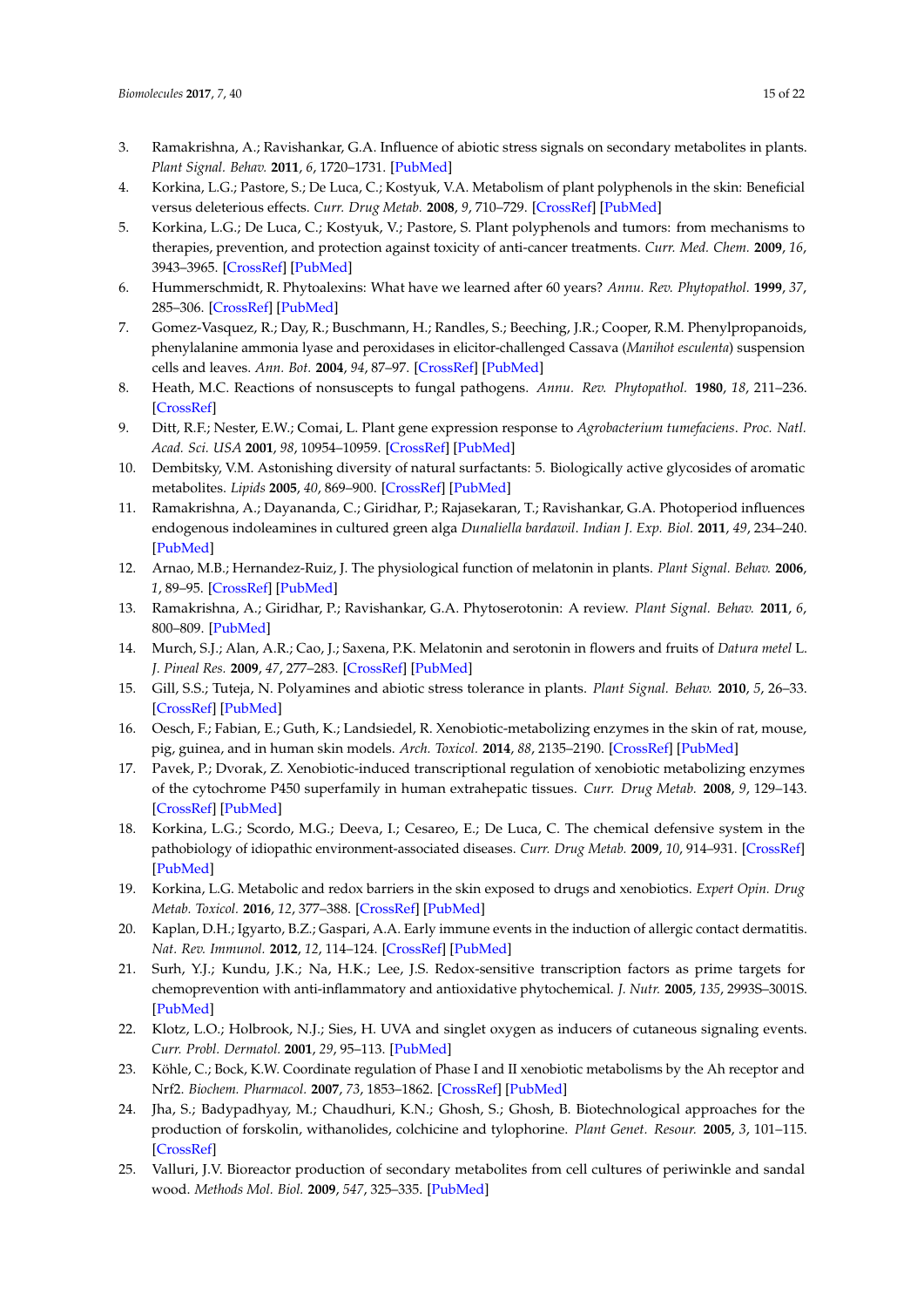- <span id="page-15-0"></span>26. Wilson, S.A.; Roberts, S.C. Recent advances towards development and commercialisation of plant cell culture processes for synthesis of biomolecules. *Plant Biotechnol. J.* **2012**, *10*, 249–268. [\[CrossRef\]](http://dx.doi.org/10.1111/j.1467-7652.2011.00664.x) [\[PubMed\]](http://www.ncbi.nlm.nih.gov/pubmed/22059985)
- <span id="page-15-1"></span>27. Bulgakov, V.P.; Avramenko, T.V. New opportunities for the regulation of secondary metabolism in plants: Focus on microRNAs. *Biotechnol. Lett.* **2015**, *37*, 1719–1727. [\[CrossRef\]](http://dx.doi.org/10.1007/s10529-015-1863-8) [\[PubMed\]](http://www.ncbi.nlm.nih.gov/pubmed/26003096)
- <span id="page-15-2"></span>28. Zhong, J.J. Biochemical engineering of the production of plant-specific secondary metabolites by cell suspension cultures. *Adv. Biochem. Engineer. Biotechnol.* **2001**, *72*, 1–26.
- <span id="page-15-19"></span>29. Korkina, L.G.; Kostyuk, V.A. Biotechnologically produced secondary plant metabolites for cancer treatment and prevention. *Curr. Pharm. Biotechnol.* **2012**, *13*, 265–275. [\[CrossRef\]](http://dx.doi.org/10.2174/138920112798868692) [\[PubMed\]](http://www.ncbi.nlm.nih.gov/pubmed/21466424)
- <span id="page-15-4"></span>30. Alipieva, K.; Korkina, L.G.; Orhan, I.E.; Georgiev, M.I. Verbascoside—A review of its occurrence, (bio)synthesis and pharmacological significance. *Biotechnol. Adv.* **2014**, *32*, 1065–1076. [\[CrossRef\]](http://dx.doi.org/10.1016/j.biotechadv.2014.07.001) [\[PubMed\]](http://www.ncbi.nlm.nih.gov/pubmed/25048704)
- 31. Ahmad, S.; Garg, M.; Tamboli, E.T.; Abdin, M.Z.; Ansari, S.H. In vitro production of alkaloids: Factors, approaches, challenges and prospects. *Pharmacogn. Rev.* **2013**, *7*, 27–33. [\[CrossRef\]](http://dx.doi.org/10.4103/0973-7847.112837) [\[PubMed\]](http://www.ncbi.nlm.nih.gov/pubmed/23922453)
- <span id="page-15-3"></span>32. Ludwig-Muller, J.; Jahn, L.; Lippert, A.; Puschel, J.; Walter, A. Improvement of hairy root cultures and plants by changing biosynthetic pathways leading to pharmaceutical metabolites: Strategies and applications. *Biotechnol. Adv.* **2014**, *32*, 1168–1179. [\[CrossRef\]](http://dx.doi.org/10.1016/j.biotechadv.2014.03.007) [\[PubMed\]](http://www.ncbi.nlm.nih.gov/pubmed/24699436)
- <span id="page-15-5"></span>33. Lim, E.K.; Bowles, D. Plant production systems for bioactive small molecules. *Curr. Opin. Biotechnol.* **2012**, *23*, 271–277. [\[CrossRef\]](http://dx.doi.org/10.1016/j.copbio.2011.12.008) [\[PubMed\]](http://www.ncbi.nlm.nih.gov/pubmed/22221831)
- <span id="page-15-6"></span>34. Korkina, L.G.; Kostyuk, V.; De Luca, C.; Pastore, S. Plant phenylpropanoids as emerging anti-inflammatory agents. *Mini Rev. Med. Chem.* **2011**, *11*, 823–835. [\[CrossRef\]](http://dx.doi.org/10.2174/138955711796575489) [\[PubMed\]](http://www.ncbi.nlm.nih.gov/pubmed/21762105)
- <span id="page-15-7"></span>35. Cai, Z.; Kastell, A.; Knorr, D.; Smetanska, I. Exudation: An expanding technique for continuous production and release of secondary metabolites from plant cell suspension and hairy root cultures. *Plant Cell Rep.* **2012**, *31*, 461–477. [\[CrossRef\]](http://dx.doi.org/10.1007/s00299-011-1165-0) [\[PubMed\]](http://www.ncbi.nlm.nih.gov/pubmed/21987121)
- <span id="page-15-8"></span>36. Ma, P.; Liu, J.; Zhang, C.; Liang, Z. Regulation of water-soluble phenolic acid biosynthesis in *Salvia miltiorrhiza* Bunge. *Appl. Biochem. Biotechnol.* **2013**, *170*, 1253–1262. [\[CrossRef\]](http://dx.doi.org/10.1007/s12010-013-0265-4) [\[PubMed\]](http://www.ncbi.nlm.nih.gov/pubmed/23673485)
- <span id="page-15-9"></span>37. Korkina, L.G.; Pastore, S.; Dellambra, E.; De Luca, C. New molecular and cellular targets for chemoprevention and treatment of skin tumors by plant polyphenols: A critical review. *Curr. Med. Chem.* **2013**, *20*, 852–868. [\[CrossRef\]](http://dx.doi.org/10.2174/0929867311320070002) [\[PubMed\]](http://www.ncbi.nlm.nih.gov/pubmed/23210776)
- <span id="page-15-18"></span>38. Potapovich, A.I.; Lulli, D.; Fidanza, P.; Kostyuk, V.A.; De Luca, C.; Pastore, S.; Korkina, L.G. Plant polyphenols differentially modulate inflammatory responses of human keratinocytes by interfering with activation of transcription factors NFkB and AhR and EGFR-ERK pathway. *Toxicol. Appl. Pharmacol.* **2011**, *255*, 138–149. [\[CrossRef\]](http://dx.doi.org/10.1016/j.taap.2011.06.007) [\[PubMed\]](http://www.ncbi.nlm.nih.gov/pubmed/21756928)
- <span id="page-15-10"></span>39. Georgiev, M.; Pastore, S.; Lulli, D.; Alipieva, K.; Kostyuk, V.; Potapovich, A.; Panetta, M.; Korkina, L.G. *Verbascum xanthophoeniceum*-derived phenylethanoid glycosides are potent inhibitors of inflammatory chemokines in dormant and interferon-gamma-stimulated human keratinocytes. *J. Ethnopharmacol.* **2012**, *144*, 754–760. [\[CrossRef\]](http://dx.doi.org/10.1016/j.jep.2012.10.035) [\[PubMed\]](http://www.ncbi.nlm.nih.gov/pubmed/23117092)
- <span id="page-15-11"></span>40. Halabalaki, M.; Alexi, X.; Aligianni, N.; Lambrinidis, G.; Pratsinis, I.; Florentin, S.; Mitakou, E.; Mikros, E.; Skaltsounis, A.-L.; Alexis, M.N. Estrogenic activity of isoflavonoids from *Onobrychis ebenoides*. *Planta Med.* **2006**, *72*, 488–493. [\[CrossRef\]](http://dx.doi.org/10.1055/s-2005-916261) [\[PubMed\]](http://www.ncbi.nlm.nih.gov/pubmed/16773531)
- <span id="page-15-12"></span>41. Korkina, L.G.; De Luca, C.; Pastore, S. Plant polyphenols and human skin: friends or foes. *Ann. N. Y. Acad. Sci.* **2012**, *1259*, 77–86. [\[CrossRef\]](http://dx.doi.org/10.1111/j.1749-6632.2012.06510.x) [\[PubMed\]](http://www.ncbi.nlm.nih.gov/pubmed/22758639)
- <span id="page-15-13"></span>42. Timova, L.; Tuma, J.; Hendrychova, H. Effect of ultrasound on the isoflavonoid production in *Genista tinctoria* L. suspension cultures. *Pharmacogn. Mag.* **2014**, *10*, S425–S429. [\[CrossRef\]](http://dx.doi.org/10.4103/0973-1296.133297) [\[PubMed\]](http://www.ncbi.nlm.nih.gov/pubmed/24991122)
- <span id="page-15-14"></span>43. Lin, L.D.; Wu, J.Y.; Ho, K.P.; Qi, S.Y. Ultrasound-induced physiological effects and secondary metabolite (saponin) production in *Panax ginseng* cell cultures. *Ultrasound Med. Biol.* **2001**, *27*, 1147–1152. [\[CrossRef\]](http://dx.doi.org/10.1016/S0301-5629(01)00412-4)
- <span id="page-15-15"></span>44. Lin, L.; Wu, J. Enhacement of shikonin production in single-and two-phase suspension culture of *Lithospermum erythrorhizon* cells using low-energy ultrasound. *Biotechnol. Bioeng.* **2002**, *78*, 81–88. [\[CrossRef\]](http://dx.doi.org/10.1002/bit.10180) [\[PubMed\]](http://www.ncbi.nlm.nih.gov/pubmed/11857284)
- <span id="page-15-16"></span>45. Wu, J.; Lin, L. Elicitor-like effects of low-energy ultrasound on plant (*Panax ginseng*) cells: Induction of plant defence responses and secondary metabolite production. *Appl. Microbiol. Biotechnol.* **2002**, *59*, 51–57. [\[PubMed\]](http://www.ncbi.nlm.nih.gov/pubmed/12073131)
- <span id="page-15-17"></span>46. Kubes, J.; Tumova, L.; Martin, J.; Vildova, A.; Hendrychova, H.; Sojkova, K. The production of isoflavonoids in *Genista tinctoria* L. cell suspension culture after abiotic stressors treatment. *Nat. Prod. Res.* **2014**, *28*, 2253–2263. [\[CrossRef\]](http://dx.doi.org/10.1080/14786419.2014.938336) [\[PubMed\]](http://www.ncbi.nlm.nih.gov/pubmed/25050873)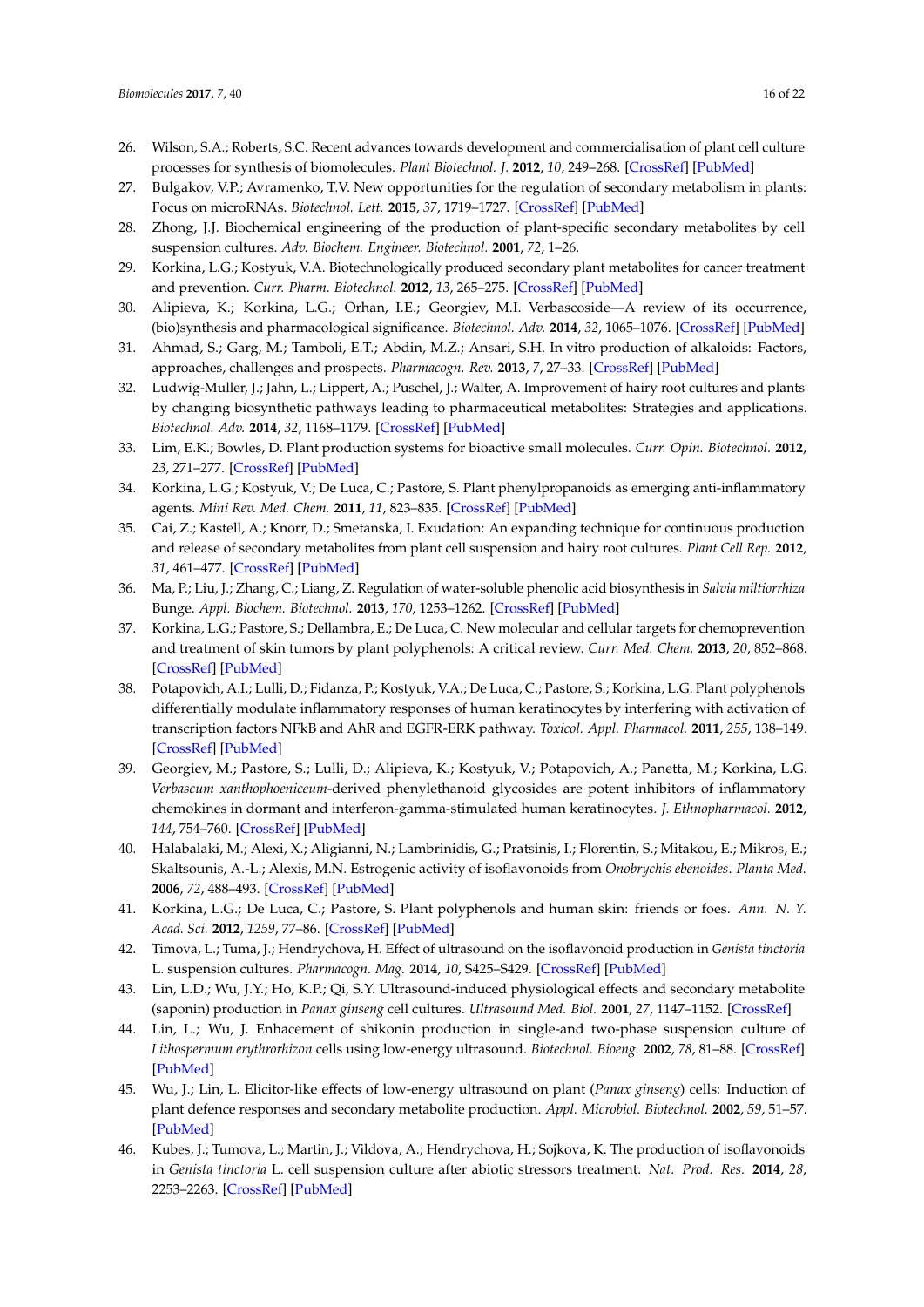- <span id="page-16-0"></span>47. Farris, P.; Krutmann, J.; Li, Y.H.; McDaniel, D.; Krol, Y. Resveratrol: A unique antioxidant offering a multi-mechanistic approach for treating aging skin. *J. Drugs Dermatol.* **2013**, *12*, 1389–1394. [\[PubMed\]](http://www.ncbi.nlm.nih.gov/pubmed/24301240)
- 48. Ido, Y.; Duranton, A.; Lan, F.; Weikel, K.A.; Breton, L.; Ruderman, N.B. Resveratrol prevents oxidative stress-induced senescence and proliferative dysfunction by activating the AMPK-FOXO3 cascade in cultured primary human keratinocytes. *PLoS ONE* **2015**, *10*, e0115341. [\[CrossRef\]](http://dx.doi.org/10.1371/journal.pone.0115341) [\[PubMed\]](http://www.ncbi.nlm.nih.gov/pubmed/25647160)
- <span id="page-16-1"></span>49. Caddeo, C.; Teskac, K.; Sinico, C.; Kristl, J. Effect of resveratrol incorporated in liposomes on proliferation and UV-B protection of cells. *Int. J. Pharm.* **2008**, *363*, 183–191. [\[CrossRef\]](http://dx.doi.org/10.1016/j.ijpharm.2008.07.024) [\[PubMed\]](http://www.ncbi.nlm.nih.gov/pubmed/18718515)
- <span id="page-16-2"></span>50. Murakami, I.; Chaleckis, R.; Pluskal, T.; Ito, K.; Hori, K.; Ebe, M.; Yanagida, M.; Kondoh, H. Metabolism of skin-absorbed resveratrol into its glucuronized form in mouse skin. *PLoS ONE* **2014**, *9*, e115359. [\[CrossRef\]](http://dx.doi.org/10.1371/journal.pone.0115359) [\[PubMed\]](http://www.ncbi.nlm.nih.gov/pubmed/25506824)
- <span id="page-16-3"></span>51. Lee, J.S.; Park, K.Y.; Min, H.G.; Lee, S.J.; Kim, J.J.; Choi, J.S.; Kim, W.S.; Cha, H.J. Negative regulation of stress-induced matrix metalloproteinase-9 by Sirt1 in skin tissue. *Exp. Dermatol.* **2010**, *19*, 1060–1066. [\[CrossRef\]](http://dx.doi.org/10.1111/j.1600-0625.2010.01129.x) [\[PubMed\]](http://www.ncbi.nlm.nih.gov/pubmed/20812964)
- <span id="page-16-4"></span>52. Farris, P.; Yatskayer, M.; Chen, N.; Krol, Y.; Oresajo, C. Evaluation of efficacy and tolerance of a nighttime topical antioxidant containing resveratrol, baicalin, and vitamin e for treatment of mild to moderately photodamaged skin. *J. Drugs Dermatol.* **2014**, *13*, 1467–1472. [\[PubMed\]](http://www.ncbi.nlm.nih.gov/pubmed/25607790)
- <span id="page-16-5"></span>53. Fabbrocini, G.; Staibano, S.; De Rosa, G.; Battimiello, V.; Fardella, N.; Ilardi, G.; La Rotonda, M.I.; Longobardi, A.; Mazzella, M.; Siano, M.; et al. Resveratrol-containing gel for the treatment of acne vulgaris: A single-blind, vehicle-controlled, pilot study. *Am. J. Clin. Dermatol.* **2011**, *12*, 133–141. [\[CrossRef\]](http://dx.doi.org/10.2165/11530630-000000000-00000) [\[PubMed\]](http://www.ncbi.nlm.nih.gov/pubmed/21348544)
- <span id="page-16-6"></span>54. Cai, Z.; Knorr, D.; Smetanska, I. Enhanced anthocyanins and resveratrol production in *Vitis vinifera* cell suspension culture by indanoyl-isoleucine, *N*-linolenoyl-L-glutamine and insect saliva. *Enzyme Microb. Technol.* **2012**, *50*, 29–34. [\[CrossRef\]](http://dx.doi.org/10.1016/j.enzmictec.2011.09.001) [\[PubMed\]](http://www.ncbi.nlm.nih.gov/pubmed/22133437)
- <span id="page-16-7"></span>55. Cai, Z.; Kastell, A.; Speiser, C.; Smetanska, I. Enhanced resveratrol production in *Vitis vinifera* cell suspension cultures by heavy metals without loss of cell viability. *Appl. Biochem. Biotechnol.* **2013**, *171*, 330–340. [\[CrossRef\]](http://dx.doi.org/10.1007/s12010-013-0354-4) [\[PubMed\]](http://www.ncbi.nlm.nih.gov/pubmed/23832187)
- <span id="page-16-8"></span>56. Goldhaber-Pasillas, G.D.; Mustafa, N.R.; Verpoorte, R. Jasmonic acid effect on the fatty acid and terpenoid indole alkaloid accumulation in cell suspension cultures of *Catharanthus roseus*. *Molecules* **2014**, *19*, 10242–10260. [\[CrossRef\]](http://dx.doi.org/10.3390/molecules190710242) [\[PubMed\]](http://www.ncbi.nlm.nih.gov/pubmed/25029072)
- <span id="page-16-9"></span>57. Edreva, A.; Velikova, V.; Tsonev, V.; Dagnon, S.; Gurel, A.; Aktas, L.; Gesheva, E. Stress-protective role of secondary metabolites: Diversity of functions and mechanisms. *Genet. Plant Physiol.* **2008**, *34*, 67–78.
- <span id="page-16-10"></span>58. Gyula, N.; Schafer, F.; Nagy, F. Light perception and signalling in higher plants. *Curr. Opin. Plant Biol.* **2003**, *6*, 446–452. [\[CrossRef\]](http://dx.doi.org/10.1016/S1369-5266(03)00082-7)
- <span id="page-16-11"></span>59. Rizzini, L.; Favory, J.J.; Cloix, C.; Faggionato, D.; O'Hara, A.; Kaiserli, E.; Baumeister, R.; Schafer, E.; Nagy, F.; Jenkins, G.I.; et al. Perception of UV-B by the *Arabidopsis* UVR8 protein. *Science* **2011**, *332*, 103–106. [\[CrossRef\]](http://dx.doi.org/10.1126/science.1200660) [\[PubMed\]](http://www.ncbi.nlm.nih.gov/pubmed/21454788)
- <span id="page-16-12"></span>60. Frohnmeyer, H.; Staiger, D. Ultraviolet-B radiation-mediated responses in plants. Balancing damage and protection. *Plant Physiol.* **2003**, *133*, 1420–1428. [\[CrossRef\]](http://dx.doi.org/10.1104/pp.103.030049) [\[PubMed\]](http://www.ncbi.nlm.nih.gov/pubmed/14681524)
- <span id="page-16-13"></span>61. Logemann, E.; Tavernaro, A.; Schulz, W.; Somssich, I.E.; Hahlbrock, K. UV light selectively co-induces supply pathways from primary metabolism and flavonoid secondary product for parsley. *Proc. Natl. Acad. Sci. USA* **2000**, *97*, 1903–1907. [\[CrossRef\]](http://dx.doi.org/10.1073/pnas.97.4.1903) [\[PubMed\]](http://www.ncbi.nlm.nih.gov/pubmed/10677554)
- <span id="page-16-14"></span>62. Pastore, S.; Lulli, D.; Fidanza, P.; Potapovich, A.I.; Kostyuk, V.A.; De Luca, C.; Mikhal'Chik, E.; Korkina, L.G. Plant polyphenols regulate chemokine expression and tissue repair in human keratinocytes through interaction with cytoplasmic and nuclear components of epidermal growth factor receptor system. *Antioxid. Redox Signal.* **2012**, *16*, 314–328. [\[CrossRef\]](http://dx.doi.org/10.1089/ars.2011.4053) [\[PubMed\]](http://www.ncbi.nlm.nih.gov/pubmed/21967610)
- 63. Jenkins, G.I. Signal transduction in responses to UV-B radiation. *Annu. Rev. Plant Biol.* **2009**, *60*, 407–431. [\[CrossRef\]](http://dx.doi.org/10.1146/annurev.arplant.59.032607.092953) [\[PubMed\]](http://www.ncbi.nlm.nih.gov/pubmed/19400728)
- <span id="page-16-15"></span>64. Liu, Z.; Liu, Y.; Pu, Z.; Wang, J.; Zheng, Y.; Li, Y.; Wei, Y. Regulation, evolution, and functionality of flavonoids in cereal crops. *Biotechnol. Lett.* **2013**, *35*, 1765–1780. [\[CrossRef\]](http://dx.doi.org/10.1007/s10529-013-1277-4) [\[PubMed\]](http://www.ncbi.nlm.nih.gov/pubmed/23881316)
- <span id="page-16-16"></span>65. Zhang, M.; Dong, J.F.; Sun, L.N.; Xu, M.J. Ultraviolet-B-induced flavonoid accumulation in *Betula pendula* leaves is dependent upon nitrate reductase-mediated nitric oxide signalling. *Tree Physiol.* **2011**, *31*, 798–807. [\[CrossRef\]](http://dx.doi.org/10.1093/treephys/tpr070) [\[PubMed\]](http://www.ncbi.nlm.nih.gov/pubmed/21813515)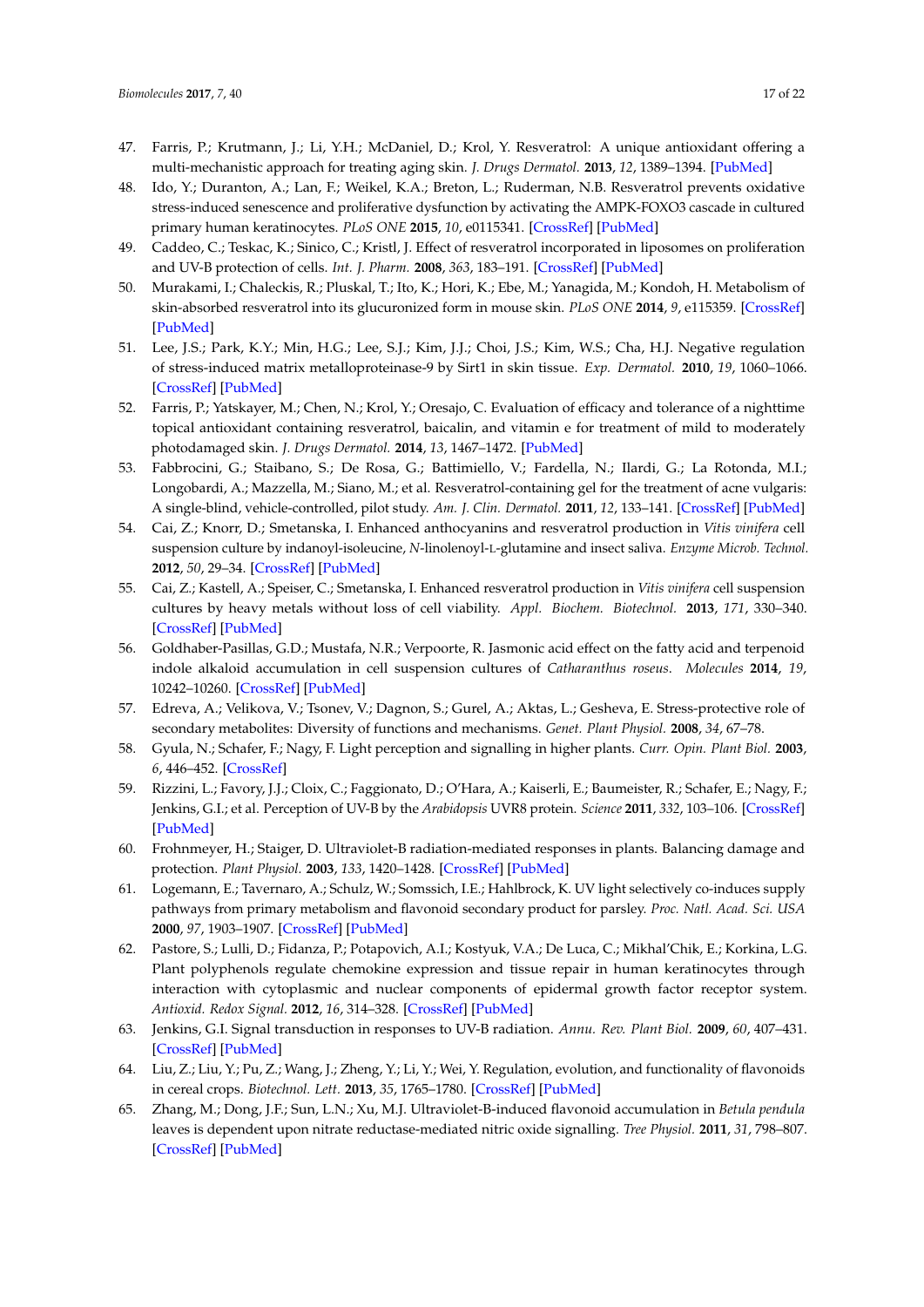- <span id="page-17-15"></span>66. Dong, J.; Wan, G.; Liang, Z. Accumulation of salicylic acid induced phenolic compounds and raised activities of secondary metabolic and antioxidative enzymes in *Salvia miltiorrhiza* cell culture. *J. Biotechnol.* **2010**, *148*, 99–104. [\[CrossRef\]](http://dx.doi.org/10.1016/j.jbiotec.2010.05.009) [\[PubMed\]](http://www.ncbi.nlm.nih.gov/pubmed/20576504)
- <span id="page-17-0"></span>67. Tossi, V.; Lombardo, C.; Cassia, R.; Lamattina, L. Nitric oxide and flavonoids are systemically induced by UV-B in maize leaves. *Plant Sci.* **2012**, *193–194*, 103–109. [\[CrossRef\]](http://dx.doi.org/10.1016/j.plantsci.2012.05.012) [\[PubMed\]](http://www.ncbi.nlm.nih.gov/pubmed/22794923)
- <span id="page-17-1"></span>68. Mewis, I.; Schreiner, M.; Nguen, C.N.; Krumbein, A.; Ulrichs, C.; Lohse, M.; Zrenner, R. UV-B irradiation changes specifically the secondary metabolite profile in broccoli sprouts: Induced signalling overlaps with defence response to biotic stressors. *Plant Cell Physiol.* **2012**, *53*, 1546–1560. [\[CrossRef\]](http://dx.doi.org/10.1093/pcp/pcs096) [\[PubMed\]](http://www.ncbi.nlm.nih.gov/pubmed/22773681)
- <span id="page-17-2"></span>69. Krasilenko, Y.A.; Yemets, A.I.; Blume, Y.B. Functional role of nitric oxide in plants. *Russ. J. Plant Physiol.* **2010**, *57*, 451–461. [\[CrossRef\]](http://dx.doi.org/10.1134/S1021443710040011)
- <span id="page-17-3"></span>70. Zhang, J.J.; Li, X.Q.; Sun, J.W.; Jin, S.H. Nitric oxide functions as a signal in ultraviolet-B-induced baicalin accumulation in *Scutellaria baicalensis* suspension cultures. *Int. J. Mol. Sci.* **2014**, *15*, 4733–4746. [\[CrossRef\]](http://dx.doi.org/10.3390/ijms15034733) [\[PubMed\]](http://www.ncbi.nlm.nih.gov/pubmed/24646913)
- <span id="page-17-4"></span>71. Wendehenne, D.; Pugin, A.; Klessig, D.F.; Durner, J. Nitric oxide: Comparative synthesis and signaling in animal and plant cells. *Trends Plant Sci.* **2001**, *6*, 177–183. [\[CrossRef\]](http://dx.doi.org/10.1016/S1360-1385(01)01893-3)
- <span id="page-17-5"></span>72. Xu, M.J.; Dong, J.F.; Zhu, M.Y. Involvement of NO in fungal elicitor-induced activity and stimulation of taxol biosynthesis in *Taxus chinensis* suspension cells. *Chin. Sci. Bul.* **2004**, *49*, 1038–1043. [\[CrossRef\]](http://dx.doi.org/10.1007/BF03184034)
- <span id="page-17-6"></span>73. Guo, F.Q.; Okamoto, M.; Crawford, N.M. Identification of a plant nitric oxide synthase gene involved in hormonal signaling. *Science* **2003**, *302*, 100–103. [\[CrossRef\]](http://dx.doi.org/10.1126/science.1086770) [\[PubMed\]](http://www.ncbi.nlm.nih.gov/pubmed/14526079)
- <span id="page-17-7"></span>74. Yun, B.W.; Skelly, M.J.; Yin, M.; Mun, B.G.; Lee, S.U.; Hussain, A.; Spoel, S.H.; Loake, G.J. Nitric oxide and *S*-nitrosoglutathione function additively during plant immunity. *New Phytol.* **2016**, *211*, 516–526. [\[CrossRef\]](http://dx.doi.org/10.1111/nph.13903) [\[PubMed\]](http://www.ncbi.nlm.nih.gov/pubmed/26916092)
- <span id="page-17-8"></span>75. Guo, B.; Liang, Y.C.; Zhu, Y.G.; Zhao, F.J. Role of salicylic acid in alleviating oxidative damage in rice roots (*Oryza sativa*) subjected to cadmium stress. *Environ. Pollut.* **2007**, *147*, 743–749. [\[CrossRef\]](http://dx.doi.org/10.1016/j.envpol.2006.09.007) [\[PubMed\]](http://www.ncbi.nlm.nih.gov/pubmed/17084493)
- <span id="page-17-9"></span>76. Hayat, Q.; Hayat, S.; Irfan, M.; Ahmad, A. Effect of exogenous salicylic acid under changing environment: A review. *Environ. Exp. Bot.* **2010**, *68*, 14–25. [\[CrossRef\]](http://dx.doi.org/10.1016/j.envexpbot.2009.08.005)
- <span id="page-17-10"></span>77. Chen, Z.; Silva, H.; Klessig, D.F. Active oxygen species in the induction of plant systemic acquired resistance by salicylic acid. *Science* **1993**, *262*, 1883–1886. [\[CrossRef\]](http://dx.doi.org/10.1126/science.8266079) [\[PubMed\]](http://www.ncbi.nlm.nih.gov/pubmed/8266079)
- <span id="page-17-11"></span>78. Metwally, A.; Finkemeier, I.; Georgi, M.; Dietz, K.-J. Salicylic acid alleviates the cadmium toxicity in barley seedlings. *Plant Physiol.* **2003**, *132*, 272–281. [\[CrossRef\]](http://dx.doi.org/10.1104/pp.102.018457) [\[PubMed\]](http://www.ncbi.nlm.nih.gov/pubmed/12746532)
- <span id="page-17-12"></span>79. Pastirova, A.; Repcak, M.; Eliasova, A. Salicylic acid induces changes of coumarin metabolites in *Matricaria chamomilla* L. *Plant Sci.* **2004**, *167*, 819–824. [\[CrossRef\]](http://dx.doi.org/10.1016/j.plantsci.2004.05.027)
- <span id="page-17-13"></span>80. Wang, Y.D.; Yuan, Y.J.; Wu, J.C. Induction studies of methyl jasmonate and salicylic acid on taxane production in suspension cultures of *Taxus chinensis var. mairei*. *Biochem. Eng. J.* **2004**, *19*, 259–265. [\[CrossRef\]](http://dx.doi.org/10.1016/j.bej.2004.02.006)
- <span id="page-17-14"></span>81. Zhang, Y.; Wang, Y.; Jiang, S.C.; Zhang, M.Z.; Li, F.H.; Zhang, M.P. Cloning of the differential expression fragment from ginseng culture induced by salicylic acid. *Genom. Appl. Biol.* **2009**, *28*, 245–250.
- <span id="page-17-16"></span>82. Hao, W.; Guo, H.; Zhang, J.; Hu, G.; Yao, Y.; Dong, J. Hydrogen peroxide is involved in salicylic acid-elicited rosmarinic acid production in *Salvia miltiorrhiza* cell cultures. *Sci. World J.* **2014**, *2014*. [\[CrossRef\]](http://dx.doi.org/10.1155/2014/843764) [\[PubMed\]](http://www.ncbi.nlm.nih.gov/pubmed/24995364)
- <span id="page-17-17"></span>83. Yin, H.; Kjaer, A.; Frette, X.C.; Du, Y.; Christensen, L.P.; Jensen, M.; Grevsen, K. Chitosan oligosaccharide and salicylic acid up-regulate gene expression differently in relation to the biosynthesis of artemisinin in *Artemisia annua* L. *Process Biochem.* **2012**, *47*, 1559–1562. [\[CrossRef\]](http://dx.doi.org/10.1016/j.procbio.2011.12.020)
- <span id="page-17-18"></span>84. Foreman, J.; Demidchik, V.; Bothwell, J.H.F.; Mylona, P.; Miedema, H.; Torres, M.A.; Linstead, P.; Costa, S.; Brownlee, C.; Jones, J.D.G.; et al. Reactive oxygen species produced by NADPH oxidase regulate plant cell growth. *Nature* **2003**, *422*, 442–446. [\[CrossRef\]](http://dx.doi.org/10.1038/nature01485) [\[PubMed\]](http://www.ncbi.nlm.nih.gov/pubmed/12660786)
- <span id="page-17-19"></span>85. Yuan, Y.J.; Li, C.; Hu, Z.D.; Wu, J.C. Signal transduction pathway for oxidative burst and taxol production in suspension cultures of *Taxus chinensis* var. mairei induced by oligosaccharide from *Fusarium oxysprum*. *Enzyme Microb. Technol.* **2001**, *29*, 372–379.
- 86. Xu, M.; Dong, J.  $O_2$ <sup>-</sup> from elicitor-induced oxidative burst is necessary for triggering phenylalanine ammonia-lyase activation and catharanthine synthesis in *Catharanthus roses* cell cultures. *Enzyme Microb. Technol.* **2005**, *36*, 280–284. [\[CrossRef\]](http://dx.doi.org/10.1016/j.enzmictec.2004.08.038)
- <span id="page-17-20"></span>87. Hung, K.T.; Cheng, D.G.; Hsu, Y.T.; Kao, C.H. Abscisic acid-induced hydrogen peroxide is required for anthocyanin accumulation in leaves of rice seedlings. *J. Plant Physiol.* **2008**, *165*, 1280–1287. [\[CrossRef\]](http://dx.doi.org/10.1016/j.jplph.2007.10.008) [\[PubMed\]](http://www.ncbi.nlm.nih.gov/pubmed/18160127)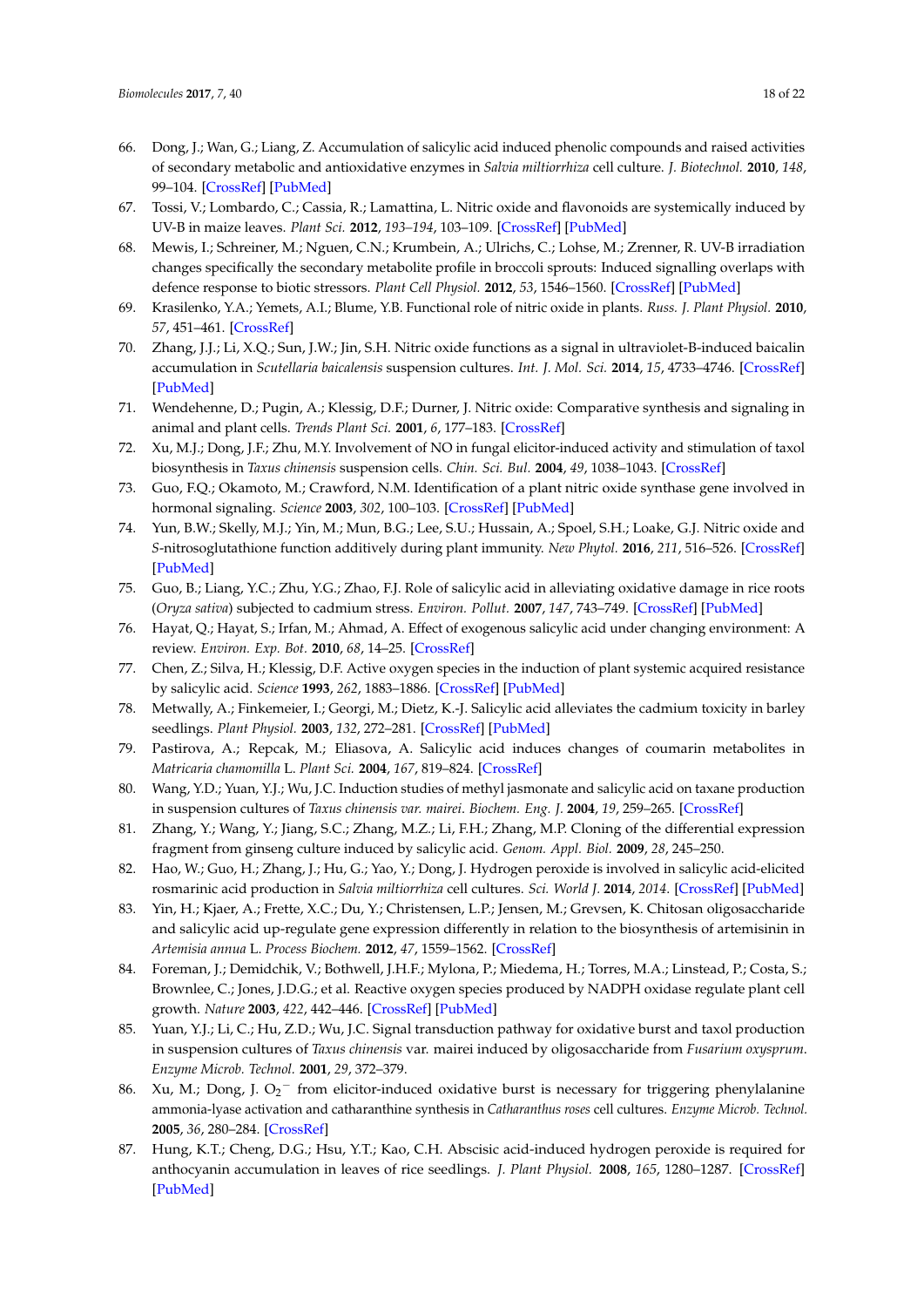- <span id="page-18-0"></span>88. Alvarez, M.E.; Pennell, R.I.; Meijer, P.-J.; Ishikawa, A.; Dixon, R.A.; Lamb, C. Reactive oxygen intermediates mediate a systemic signal network in the establishment of plant immunity. *Cell* **1998**, *92*, 773–784. [\[CrossRef\]](http://dx.doi.org/10.1016/S0092-8674(00)81405-1)
- 89. Neill, S.; Desikan, R.; Hancock, J. Hydrogen peroxide signalling. *Curr. Opin. Plant Biol.* **2002**, *5*, 388–395. [\[CrossRef\]](http://dx.doi.org/10.1016/S1369-5266(02)00282-0)
- 90. Levine, A.; Tenhaken, R.; Dixon, R.; Lamb, C. H2O2 from the oxidative burst orchestrates the plant hypersensitive disease resistance response. *Cell* **1994**, *79*, 583–593. [\[CrossRef\]](http://dx.doi.org/10.1016/0092-8674(94)90544-4)
- <span id="page-18-1"></span>91. Bestwick, C.S.; Brown, I.R.; Bennett, M.H.R.; Mansfield, J.W. Localization of hydrogen peroxide accumulation during the hypersensitive reaction of lettuce cells to *Pseudomonas syringae pv phaseolicola*. *Plant Cell* **1997**, *9*, 209–221. [\[CrossRef\]](http://dx.doi.org/10.1105/tpc.9.2.209) [\[PubMed\]](http://www.ncbi.nlm.nih.gov/pubmed/9061952)
- <span id="page-18-2"></span>92. Li, Y.N.; Zhou, Q.; Yang, B.; Hu, Z. Mechanism of rat osteosarcoma cell apoptosis induced by a combination of low-intensity ultrasound and 5-aminolevulinic acid in vitro. *Genet. Mol. Res.* **2015**, *14*, 9604–9613. [\[CrossRef\]](http://dx.doi.org/10.4238/2015.August.14.23) [\[PubMed\]](http://www.ncbi.nlm.nih.gov/pubmed/26345893)
- <span id="page-18-3"></span>93. Sancheti, S.V.; Gogate, P.R. A review of engineering aspects of intensification of chemical synthesis using ultrasound. *Ultrason. Sonochem.* **2017**, *36*, 527–543. [\[CrossRef\]](http://dx.doi.org/10.1016/j.ultsonch.2016.08.009) [\[PubMed\]](http://www.ncbi.nlm.nih.gov/pubmed/27567541)
- <span id="page-18-4"></span>94. Rehman, M.U.; Jawaid, P.; Uchiyama, H.; Kondo, T. Comparison of free radical formation induced by cold atmospheric plasma, ultrasound, and ionising radiation. *Arch. Biochem. Biophys.* **2016**, *605*, 19–25. [\[CrossRef\]](http://dx.doi.org/10.1016/j.abb.2016.04.005) [\[PubMed\]](http://www.ncbi.nlm.nih.gov/pubmed/27085689)
- <span id="page-18-5"></span>95. Shimamura, Y.; Tamatani, D.; Kuniyasu, S.; Mizuki, Y.; Suzuki, T.; Katsura, H.; Yamada, H.; Endo, Y.; Osaki, T.; Ishizuka, M.; et al. 5-aminolevulinic acid enhances ultrasound-mediated antitumor activity via mitochondrial oxidative damage in breast cancer. *Anticancer Res.* **2016**, *36*, 3607–3612. [\[PubMed\]](http://www.ncbi.nlm.nih.gov/pubmed/27354630)
- <span id="page-18-6"></span>96. McEwan, C.; Nesbitt, H.; Nicholas, D.; Kavanagh, O.N.; McKenna, K.; Loan, P.; Jack, I.G.; McHale, A.P.; Callan, J.F. Comparing the efficacy of photodynamic and sonodynamic therapy in non-melanoma and melanoma skin cancer. *Bioorg. Med. Chem.* **2016**, *24*, 3023–3028. [\[CrossRef\]](http://dx.doi.org/10.1016/j.bmc.2016.05.015) [\[PubMed\]](http://www.ncbi.nlm.nih.gov/pubmed/27234890)
- <span id="page-18-7"></span>97. Wang, J.W.; Zheng, L.P.; Wu, J.Y.; Tan, R.X. Involvement of nitric oxide in oxidative burst, phenylalanine ammonia-lyase activation and Taxol production induced by low-energy ultrasound in *Taxus yunnanensis* cell suspension cultures. *Nitric Oxide Biol. Chem.* **2006**, *15*, 351–358. [\[CrossRef\]](http://dx.doi.org/10.1016/j.niox.2006.04.261) [\[PubMed\]](http://www.ncbi.nlm.nih.gov/pubmed/16753316)
- <span id="page-18-8"></span>98. Sales, J.M.; Resurreccion, A.V. Maximising resveratrol and piceid content in UV and ultrasound treated peanuts. *Food Chem.* **2009**, *117*, 674–680. [\[CrossRef\]](http://dx.doi.org/10.1016/j.foodchem.2009.04.075)
- <span id="page-18-9"></span>99. Bolwell, G.P.; Bindschedler, L.V.; Blee, K.A.; Butt, V.S.; Davies, D.R.; Gardner, S.L.; Gerrish, C.; Minibayeva, F. The apoplastic oxidative burst in response to biotic stress in plants: A three-component system. *J. Exp. Bot.* **2002**, *53*, 1367–1376. [\[PubMed\]](http://www.ncbi.nlm.nih.gov/pubmed/11997382)
- <span id="page-18-10"></span>100. Baird, L.; Dinkova-Kostova, A.T. The cytoprotective role of the Keap1-Nrf2 pathway. *Arch. Toxicol.* **2011**, *85*, 241–272. [\[CrossRef\]](http://dx.doi.org/10.1007/s00204-011-0674-5) [\[PubMed\]](http://www.ncbi.nlm.nih.gov/pubmed/21365312)
- <span id="page-18-11"></span>101. Painter, K.L.; Strange, E.; Parkhill, J.; Bamford, K.B.; Armstrong-James, D.; Edwards, A.M. *Staphylococcus aureus* adapts to oxidative stress by producing H2O2-resistant small colony variants via the SOS response. *Infect. Immun.* **2015**, *83*, 1830–1844. [\[CrossRef\]](http://dx.doi.org/10.1128/IAI.03016-14) [\[PubMed\]](http://www.ncbi.nlm.nih.gov/pubmed/25690100)
- 102. Xie, H.; Zheng, C. OxyR activation in *Porphyromonas gingival* is in response to a hemin-limited environment. *Infect. Immun.* **2012**, *80*, 3471–3480. [\[CrossRef\]](http://dx.doi.org/10.1128/IAI.00680-12) [\[PubMed\]](http://www.ncbi.nlm.nih.gov/pubmed/22825453)
- <span id="page-18-12"></span>103. Zhang, L.; Alfano, J.R.; Becker, D.F. Proline metabolism increases katG expression and oxidative stress resistance in *Escherichia coli*. *J. Bacteriol.* **2015**, *197*, 431–440. [\[CrossRef\]](http://dx.doi.org/10.1128/JB.02282-14) [\[PubMed\]](http://www.ncbi.nlm.nih.gov/pubmed/25384482)
- <span id="page-18-13"></span>104. Imlay, J.A. Transcription factors that defend bacteria against reactive oxygen species. *Annu. Rev. Microbiol.* **2015**, *69*, 93–108. [\[CrossRef\]](http://dx.doi.org/10.1146/annurev-micro-091014-104322) [\[PubMed\]](http://www.ncbi.nlm.nih.gov/pubmed/26070785)
- <span id="page-18-14"></span>105. Imlay, J.A. Diagnosing oxidative stress in bacteria: not as easy as you might think. *Curr. Opin. Microbiol.* **2015**, *24*, 124–131. [\[CrossRef\]](http://dx.doi.org/10.1016/j.mib.2015.01.004) [\[PubMed\]](http://www.ncbi.nlm.nih.gov/pubmed/25666086)
- <span id="page-18-15"></span>106. Kharaeva, Z.F.; Zhanimova, L.R.; Mustafaev, M.S.; Mayer, W.; De Luca, C.; Korkina, L.G. Effects of standardised fermented papaya gel on clinical symptoms, inflammatory cytokines, and nitric oxide metabolites in patients with chronic periodontitis: An open randomised clinical study. *Mediat. Inflamm.* **2016**, *2016*. [\[CrossRef\]](http://dx.doi.org/10.1155/2016/9379840) [\[PubMed\]](http://www.ncbi.nlm.nih.gov/pubmed/26977121)
- <span id="page-18-16"></span>107. Potapovich, A.I.; Kostyuk, V.A.; Kostyuk, T.V.; De Luca, C.; Korkina, L.G. Effects of pre- and post-treatment with plant polyphenols on human keratinocyte responses to solar UV. *Inflamm. Res.* **2013**, *62*, 773–780. [\[CrossRef\]](http://dx.doi.org/10.1007/s00011-013-0634-z) [\[PubMed\]](http://www.ncbi.nlm.nih.gov/pubmed/23689555)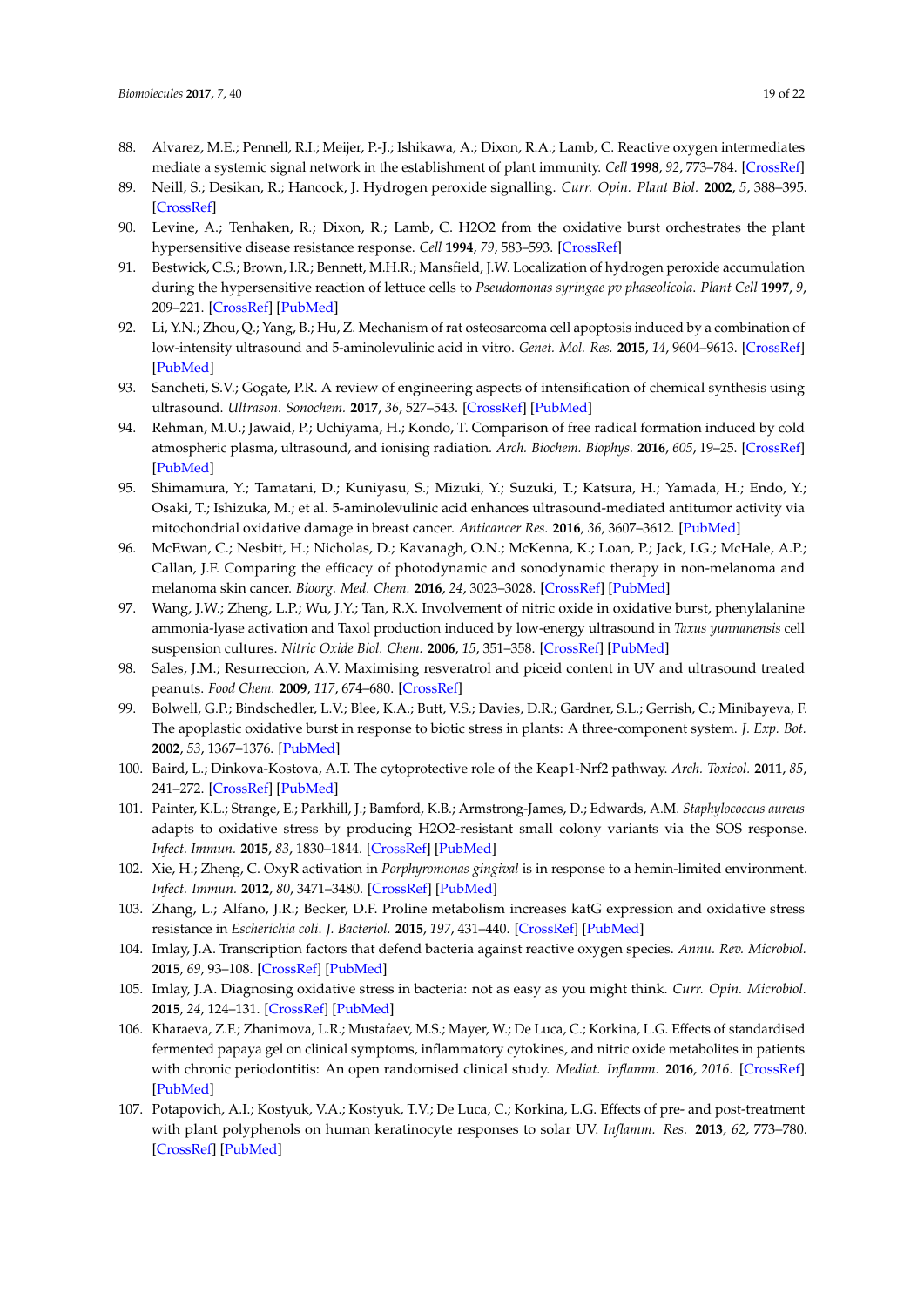- 108. Kostyuk, V.A.; Potapovich, A.I.; Lulli, D.; Stancato, A.; De Luca, C.; Pastore, S.; Korkina, L.G. Modulation of human keratinocyte responses to solar UV by plant polyphenols as a basis for chemoprevention of non-melanoma skin cancers. *Curr. Med. Chem.* **2013**, *20*, 869–879. [\[CrossRef\]](http://dx.doi.org/10.2174/0929867311320070003) [\[PubMed\]](http://www.ncbi.nlm.nih.gov/pubmed/23210792)
- 109. Kostyuk, V.; Potapovich, A.; Stancato, A.; De Luca, C.; Lulli, D.; Pastore, S.; Korkina, L.G. Photo-oxidation products of skin surface squalene mediate metabolic and inflammatory responses to solar UV in human keratinocytes. *PLoS ONE* **2012**, *7*, e44472. [\[CrossRef\]](http://dx.doi.org/10.1371/journal.pone.0044472) [\[PubMed\]](http://www.ncbi.nlm.nih.gov/pubmed/22952984)
- <span id="page-19-0"></span>110. Kostyuk, V.; Potapovich, A.; Suhan, T.; De Luca, C.; Pressi, G.; Dal Toso, R.; Korkina, L.G. Plant polyphenols against UV-C-induced cellular death. *Planta Med.* **2008**, *74*, 509–514. [\[CrossRef\]](http://dx.doi.org/10.1055/s-2008-1074499) [\[PubMed\]](http://www.ncbi.nlm.nih.gov/pubmed/18404597)
- <span id="page-19-1"></span>111. Moyal, D.D.; Fourtanier, A.M. Broad-spectrum sunscreens provide better protection from solar ultraviolet-stimulated radiation and natural sunlight-induced immunosuppression in human beings. *J. Am. Acad. Dermatol.* **2008**, *58*, S149–S154. [\[CrossRef\]](http://dx.doi.org/10.1016/j.jaad.2007.04.035) [\[PubMed\]](http://www.ncbi.nlm.nih.gov/pubmed/18410801)
- <span id="page-19-2"></span>112. Pastore, S.; Lulli, D.; Pascarella, A.; Maurelli, R.; Dellambra, E.; Potapovich, A.; Kostyuk, V.; De Luca, C.; Korkina, L.G. Resveratrol enhances solar UV-induced responses in normal human epidermal keratinocytes. *Photochem. Photobiol.* **2012**, *88*, 1522–1530. [\[CrossRef\]](http://dx.doi.org/10.1111/j.1751-1097.2012.01195.x) [\[PubMed\]](http://www.ncbi.nlm.nih.gov/pubmed/22762504)
- <span id="page-19-3"></span>113. Pastore, S.; Korkina, L.G. Redox imbalance in T cell-mediated skin diseases. *Mediat. Inflamm.* **2010**, *2010*. [\[CrossRef\]](http://dx.doi.org/10.1155/2010/861949) [\[PubMed\]](http://www.ncbi.nlm.nih.gov/pubmed/20847812)
- <span id="page-19-4"></span>114. Afaq, F.; Mukhtar, H. Botanical antioxidants in the prevention of photocarcinogenesis and photoaging. *Exp. Dermatol.* **2006**, *15*, 678–684. [\[CrossRef\]](http://dx.doi.org/10.1111/j.1600-0625.2006.00466.x) [\[PubMed\]](http://www.ncbi.nlm.nih.gov/pubmed/16881964)
- <span id="page-19-5"></span>115. Park, O.J.; Surh, Y.J. Chemopreventive potential of epigallocatechin gallate and genistein: Evidence from epidemiological and laboratory studies. *Toxicol. Lett.* **2004**, *150*, 43–56. [\[CrossRef\]](http://dx.doi.org/10.1016/j.toxlet.2003.06.001) [\[PubMed\]](http://www.ncbi.nlm.nih.gov/pubmed/15068824)
- <span id="page-19-6"></span>116. Thimothe, J.; Bonsi, I.A.; Padilla-Zakour, O.I.; Koo, H. Chemical characterization of red wine grape (*Vitis vinifera* and *Vitis* interspe cific hybrids) and pomace phenolic extracts and their biological activity against Streptococcus mutans. *J. Agric. Food Chem.* **2007**, *55*, 10200–10207. [\[CrossRef\]](http://dx.doi.org/10.1021/jf0722405) [\[PubMed\]](http://www.ncbi.nlm.nih.gov/pubmed/17999462)
- 117. Curtin, C.; Zhang, W.; Franco, C. Manipulating anthocyanin composition in *Vitis vinifera* suspension cultures by elicitation with jasmonic acid and light irradiation. *Biotechnol. Lett.* **2003**, *25*, 1131–1135. [\[CrossRef\]](http://dx.doi.org/10.1023/A:1024556825544) [\[PubMed\]](http://www.ncbi.nlm.nih.gov/pubmed/12966999)
- <span id="page-19-7"></span>118. Saw, N.M.M.T.; Riedel, H.; Cai, Z.; Kutuk, O.; Smetanska, I. Stimulation of anthocyanin synthesis in grape (*Vitis vinifera*) cell cultures by pulsed electric fields and ehephon. *Cell Tissue Organ Cult.* **2012**, *108*, 47–54. [\[CrossRef\]](http://dx.doi.org/10.1007/s11240-011-0010-z)
- <span id="page-19-8"></span>119. Riedel, H.; Akumo, D.N.; Saw, N.M.M.T.; Smetanska, I.; Neubauer, P. Investigation of phenolic acids in suspension cultures of *Vitis vinifera*. *Metabolites* **2012**, *2*, 165–177. [\[CrossRef\]](http://dx.doi.org/10.3390/metabo2010165) [\[PubMed\]](http://www.ncbi.nlm.nih.gov/pubmed/24957372)
- <span id="page-19-9"></span>120. Winkel-Shirley, B. Flavonoid biosynthesis. A colorful model for genetics, biochemistry, cell biology, and biotechnology. *Plant Physiol.* **2001**, *126*, 485–493. [\[CrossRef\]](http://dx.doi.org/10.1104/pp.126.2.485) [\[PubMed\]](http://www.ncbi.nlm.nih.gov/pubmed/11402179)
- <span id="page-19-10"></span>121. Ali, M.; Abbasi, B.H. Light-induced fluctuations in biomass accumulation, secondary metabolites production and antioxidant activity in cell suspension cultures of *Artemisia absinthium* L. *J. Photochem. Photobiol. B* **2014**, *140*, 223–227. [\[CrossRef\]](http://dx.doi.org/10.1016/j.jphotobiol.2014.08.008) [\[PubMed\]](http://www.ncbi.nlm.nih.gov/pubmed/25169773)
- <span id="page-19-11"></span>122. Guarnerio, C.F.; Fraccaroli, M.; Gonzo, I.; Pressi, G.; Dal Toso, R.; Guzzo, F.; Levi, M. Metabolomic analysis reveals that the accumulation of specific secondary metabolites in *Echinacea angustifolia* cells cultured in vitro can be controlled by light. *Plant Cell Rep.* **2012**, *31*, 361–367. [\[CrossRef\]](http://dx.doi.org/10.1007/s00299-011-1171-2) [\[PubMed\]](http://www.ncbi.nlm.nih.gov/pubmed/22009052)
- <span id="page-19-12"></span>123. Sgarbossa, A.; Dal Bosco, M.; Pressi, G.; Cuzzocrea, S.; Dal Toso, R.; Menegazzi, M. Phenylpropanoid glycosides from plant cell cultures induce heme oxigenase 1 gene expression in a human keratinocyte cell line by affecting the balance of NRF2 and BACH1 transcription factors. *Chem. Biol. Interact.* **2012**, *199*, 87–95. [\[CrossRef\]](http://dx.doi.org/10.1016/j.cbi.2012.06.006) [\[PubMed\]](http://www.ncbi.nlm.nih.gov/pubmed/22735309)
- <span id="page-19-13"></span>124. Vertuani, S.; Beghelli, E.; Scalambra, E.; Malisardi, G.; Copetti, S.; Dal Toso, R.; Baldisserotto, A.; Manfredini, S. Activity and stability studies of verbascoside, a novel antioxidant, in dermo-cosmetic and pharmaceutical topical formulations. *Molecules* **2011**, *16*, 7068–7080. [\[CrossRef\]](http://dx.doi.org/10.3390/molecules16087068) [\[PubMed\]](http://www.ncbi.nlm.nih.gov/pubmed/21852765)
- <span id="page-19-14"></span>125. Sae-Lee, N.; Kerdchoechuen, O.; Laohakunjit, N. Enhancement of phenolics, resveratrol and antioxidant activity by nitrogen enrichment in cell suspension culture of *Vitis vinifera*. *Molecules* **2014**, *19*, 7901–7912. [\[CrossRef\]](http://dx.doi.org/10.3390/molecules19067901) [\[PubMed\]](http://www.ncbi.nlm.nih.gov/pubmed/24962393)
- <span id="page-19-15"></span>126. Md-Mustafa, N.D.; Khalid, N.; Gao, H.; Peng, Z.; Alimin, M.F.; Bujang, N.; Ming, W.S.; Mohd-Yusuf, Y.; Harikrishna, J.A.; Othman, R.Y. Transcriptome profiling shows gene regulation pattern in a flavonoid pathway in response to exogenous phenylalanine in *Boesenbergia rotunda* cell culture. *BMC Genom.* **2014**, *15*, 984. [\[CrossRef\]](http://dx.doi.org/10.1186/1471-2164-15-984) [\[PubMed\]](http://www.ncbi.nlm.nih.gov/pubmed/25407215)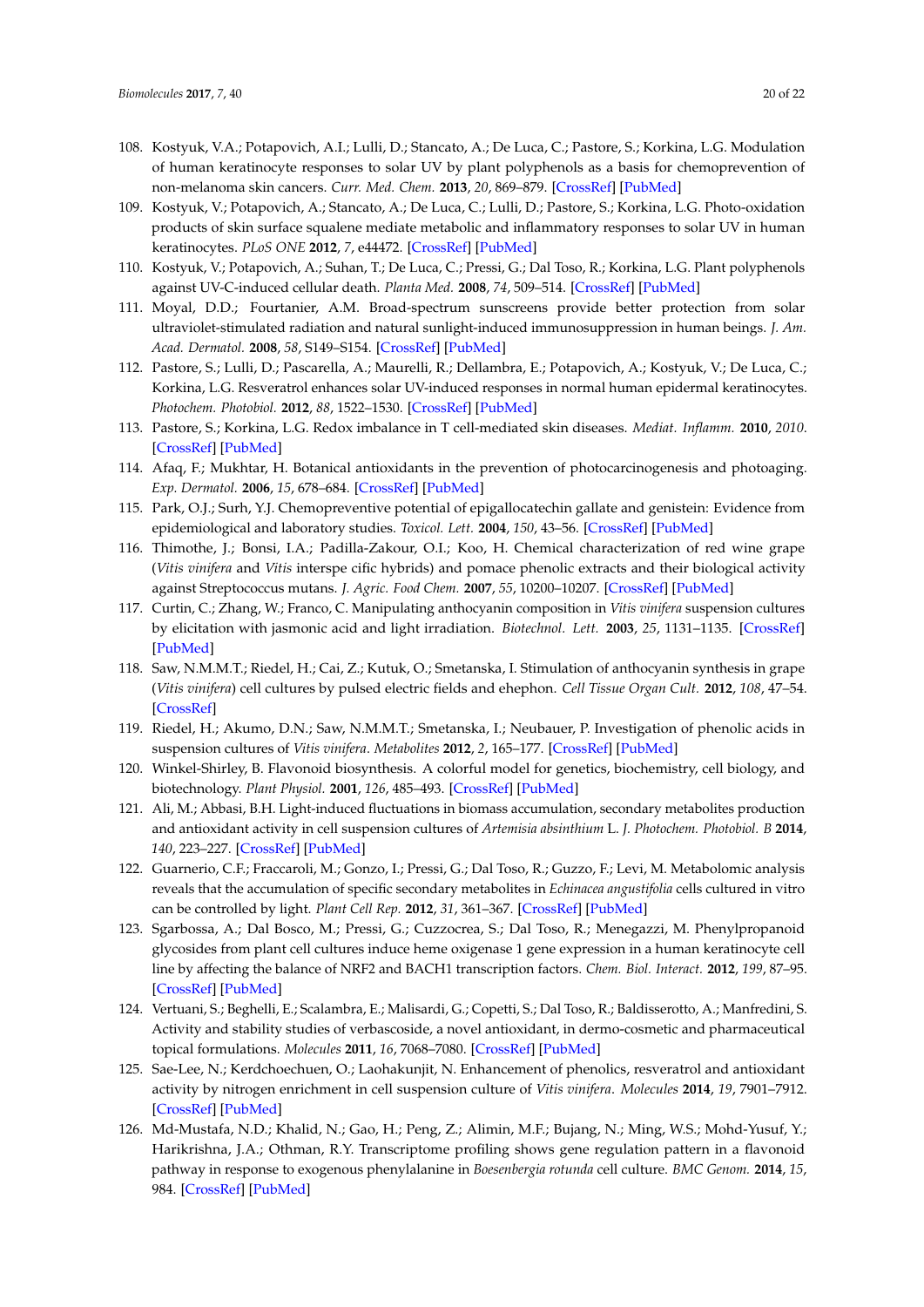- <span id="page-20-0"></span>127. Malik, S.; Bhushan, S.; Sharma, M.; Ahuja, P.S. Biotechnological approaches to the production of shikonins: A critical review with recent updates. *Crit. Rev. Biotechnol.* **2016**, *36*, 327–340. [\[CrossRef\]](http://dx.doi.org/10.3109/07388551.2014.961003) [\[PubMed\]](http://www.ncbi.nlm.nih.gov/pubmed/25319455)
- <span id="page-20-1"></span>128. AbouZid, S. Yield improvement strategies for the production of secondary metabolites in plant tissue culture: silymarin from *Silybum marianum* tissue culture. *Nat. Prod. Res.* **2014**, *28*, 2102–2110. [\[CrossRef\]](http://dx.doi.org/10.1080/14786419.2014.927465) [\[PubMed\]](http://www.ncbi.nlm.nih.gov/pubmed/24947979)
- <span id="page-20-2"></span>129. Zaheer, M.; Reddy, V.D.; Giri, C.C. Enhanced daidzin production from jasmonic and acetyl salicylic acid elicited hairy root cultures of *Psoralea corylifolia* L. (Fabaceae). *Nat. Prod. Res.* **2016**, *30*, 1542–1547. [\[CrossRef\]](http://dx.doi.org/10.1080/14786419.2015.1054823) [\[PubMed\]](http://www.ncbi.nlm.nih.gov/pubmed/26156378)
- <span id="page-20-3"></span>130. Tan, D.X.; Manchester, L.C.; Helton, P.; Reiter, R.J. Phytoserotonin: A review. *Plant Signal. Behav.* **2007**, *2*, 514–516. [\[CrossRef\]](http://dx.doi.org/10.4161/psb.2.6.4639) [\[PubMed\]](http://www.ncbi.nlm.nih.gov/pubmed/19704544)
- <span id="page-20-4"></span>131. Slominski, A.T.; Kleszczynski, K.; Semak, I.; Janjetovic, Z.; Zmiewski, M.A.; Kim, T.K.; Slominski, R.M.; Reiter, R.J.; Fischer, T.W. Local melatoninergic system as the protector of skin integrity. *Int. J. Mol. Sci.* **2014**, *15*, 17705–17732. [\[CrossRef\]](http://dx.doi.org/10.3390/ijms151017705) [\[PubMed\]](http://www.ncbi.nlm.nih.gov/pubmed/25272227)
- <span id="page-20-5"></span>132. Galey, J.-B. Potential use of iron chelators against oxidative damage. *Adv. Pharmacol.* **1997**, *38*, 167–203. [\[PubMed\]](http://www.ncbi.nlm.nih.gov/pubmed/8895809)
- <span id="page-20-6"></span>133. Kukongviriyapan, U.; Apaijit, K.; Kukongviriyapan, V. Oxidative stress and cardiovascular dysfunction associated with cadmium exposure: Beneficial effects of curcumin and tetrahydrocurcumin. *Tohoku J. Exp. Med.* **2016**, *239*, 25–38. [\[CrossRef\]](http://dx.doi.org/10.1620/tjem.239.25) [\[PubMed\]](http://www.ncbi.nlm.nih.gov/pubmed/27151191)
- <span id="page-20-7"></span>134. De Luca, C.; Raskovic, D.; Pacifico, V.; Thai, J.C.; Korkina, L.G. The search for reliable biomarkers of disease in multiple chemical sensitivity and other environmental intolerances. *Int. J. Environ. Res. Public Health* **2011**, *8*, 2770–2797. [\[CrossRef\]](http://dx.doi.org/10.3390/ijerph8072770) [\[PubMed\]](http://www.ncbi.nlm.nih.gov/pubmed/21845158)
- <span id="page-20-8"></span>135. Delalande, O.; Desvaux, H.; Godat, E.; Valleix, A.; Junot, C.; Labarre, J.; Boulard, Y. Cadmium-glutathione solution structures provide new insights into heavy metal detoxification. *FEBS J.* **2010**, *277*, 5086–5096. [\[CrossRef\]](http://dx.doi.org/10.1111/j.1742-4658.2010.07913.x) [\[PubMed\]](http://www.ncbi.nlm.nih.gov/pubmed/21078121)
- <span id="page-20-9"></span>136. Santos, J.; Almeida, S.F.; Figueira, E. Cadmium chelation by frustulins: A novel metal tolerance mechanism in *Nitzschia palea* (Kützing) W. Smith. *Ecotoxicology* **2013**, *22*, 166–173. [\[CrossRef\]](http://dx.doi.org/10.1007/s10646-012-1013-1) [\[PubMed\]](http://www.ncbi.nlm.nih.gov/pubmed/23124677)
- <span id="page-20-10"></span>137. Figueira, E.; Freitas, R.; Guasch, H.; Almeida, S.F. Efficiency of cadmium chelation by phytochelatins in *Nitzschia palea* (Kutzing) W. Smith. *Ecotoxicology* **2014**, *23*, 285–292. [\[CrossRef\]](http://dx.doi.org/10.1007/s10646-013-1172-8) [\[PubMed\]](http://www.ncbi.nlm.nih.gov/pubmed/24399171)
- <span id="page-20-11"></span>138. Sandbichler, A.M.; Hockner, M. Cadmium protection strategies: A hidden trade-off. *Int. J. Mol. Sci.* **2016**, *17*. [\[CrossRef\]](http://dx.doi.org/10.3390/ijms17010139) [\[PubMed\]](http://www.ncbi.nlm.nih.gov/pubmed/26805823)
- <span id="page-20-12"></span>139. Zhai, Q.; Narbad, A.; Chen, W. Dietary strategies for the treatment of cadmium and lead toxicity. *Nutrients* **2015**, *7*, 552–571. [\[CrossRef\]](http://dx.doi.org/10.3390/nu7010552) [\[PubMed\]](http://www.ncbi.nlm.nih.gov/pubmed/25594439)
- <span id="page-20-13"></span>140. Brzoska, M.M.; Borowska, S.; Tomczyk, M. Antioxidants as a potential preventive and therapeutic strategy for cadmium. *Curr. Drug Targets* **2016**, *17*, 1350–1384. [\[CrossRef\]](http://dx.doi.org/10.2174/1389450116666150506114336) [\[PubMed\]](http://www.ncbi.nlm.nih.gov/pubmed/25944010)
- <span id="page-20-14"></span>141. Cetin, E.S.; Babalik, Z.; Hallac-Turk, F.; Gokturk-Baydar, N. The effects of cadmium chloride on secondary metabolite production in *Vitis vinifera* cv. cell suspension cultures. *Biol. Res.* **2014**, *47*, 47. [\[CrossRef\]](http://dx.doi.org/10.1186/0717-6287-47-47) [\[PubMed\]](http://www.ncbi.nlm.nih.gov/pubmed/25288352)
- <span id="page-20-15"></span>142. Krupa, Z.; Baranowska, M.; Orzol, D. Can anthocyanins be considered as heavy metal stress indicator in higher plants? *Acta Physiol. Plant.* **1996**, *18*, 147–151.
- <span id="page-20-16"></span>143. Niki, E. Do antioxidants impair signalling by reactive oxygen species and lipid oxidation products? *FEBS Lett.* **2012**, *586*, 3767–3770. [\[CrossRef\]](http://dx.doi.org/10.1016/j.febslet.2012.09.025) [\[PubMed\]](http://www.ncbi.nlm.nih.gov/pubmed/23022561)
- 144. Niki, E. Lipid peroxidation: Physiological levels and dual biological effects. *Free Radic. Biol. Med.* **2009**, *47*, 469–484. [\[CrossRef\]](http://dx.doi.org/10.1016/j.freeradbiomed.2009.05.032) [\[PubMed\]](http://www.ncbi.nlm.nih.gov/pubmed/19500666)
- <span id="page-20-17"></span>145. Korkina, L.G.; Pastore, S. The role of redox regulation in the normal physiology and inflammatory diseases of skin. *Front. Biosci.* **2009**, *1*, 123–141.
- <span id="page-20-18"></span>146. Holmstrom, K.M.; Finkel, T. Cellular mechanisms and physiological consequences of redox-dependent signalling. *Nat. Rev Mol. Cell Biol.* **2014**, *15*, 411–421. [\[CrossRef\]](http://dx.doi.org/10.1038/nrm3801) [\[PubMed\]](http://www.ncbi.nlm.nih.gov/pubmed/24854789)
- <span id="page-20-19"></span>147. Kensler, T.W.; Wakabayashi, N.; Biswal, S. Cell survival responses to environmental stresses via the Keap1-Nrf2-ARE pathway. *Annu. Rev. Pharmacol. Toxicol.* **2007**, *47*, 89–116. [\[CrossRef\]](http://dx.doi.org/10.1146/annurev.pharmtox.46.120604.141046) [\[PubMed\]](http://www.ncbi.nlm.nih.gov/pubmed/16968214)
- <span id="page-20-20"></span>148. Hayes, J.D.; Dinkova-Kostova, A.T. The Nrf2 regulatory network provides an interface between redox and intermediary metabolism. *Trends Biochem. Sci.* **2014**, *39*, 199–218. [\[CrossRef\]](http://dx.doi.org/10.1016/j.tibs.2014.02.002) [\[PubMed\]](http://www.ncbi.nlm.nih.gov/pubmed/24647116)
- <span id="page-20-21"></span>149. Shirasu, K.; Dixon, R.A.; Lamb, C. Signal transduction in plant immunity. *Curr. Opin. Immunol.* **1996**, *8*, 3–7. [\[CrossRef\]](http://dx.doi.org/10.1016/S0952-7915(96)80097-5)
- <span id="page-20-22"></span>150. Fremont, L. Biological effects of resveratrol. *Life Sci.* **2000**, *66*, 663–673. [\[CrossRef\]](http://dx.doi.org/10.1016/S0024-3205(99)00410-5)